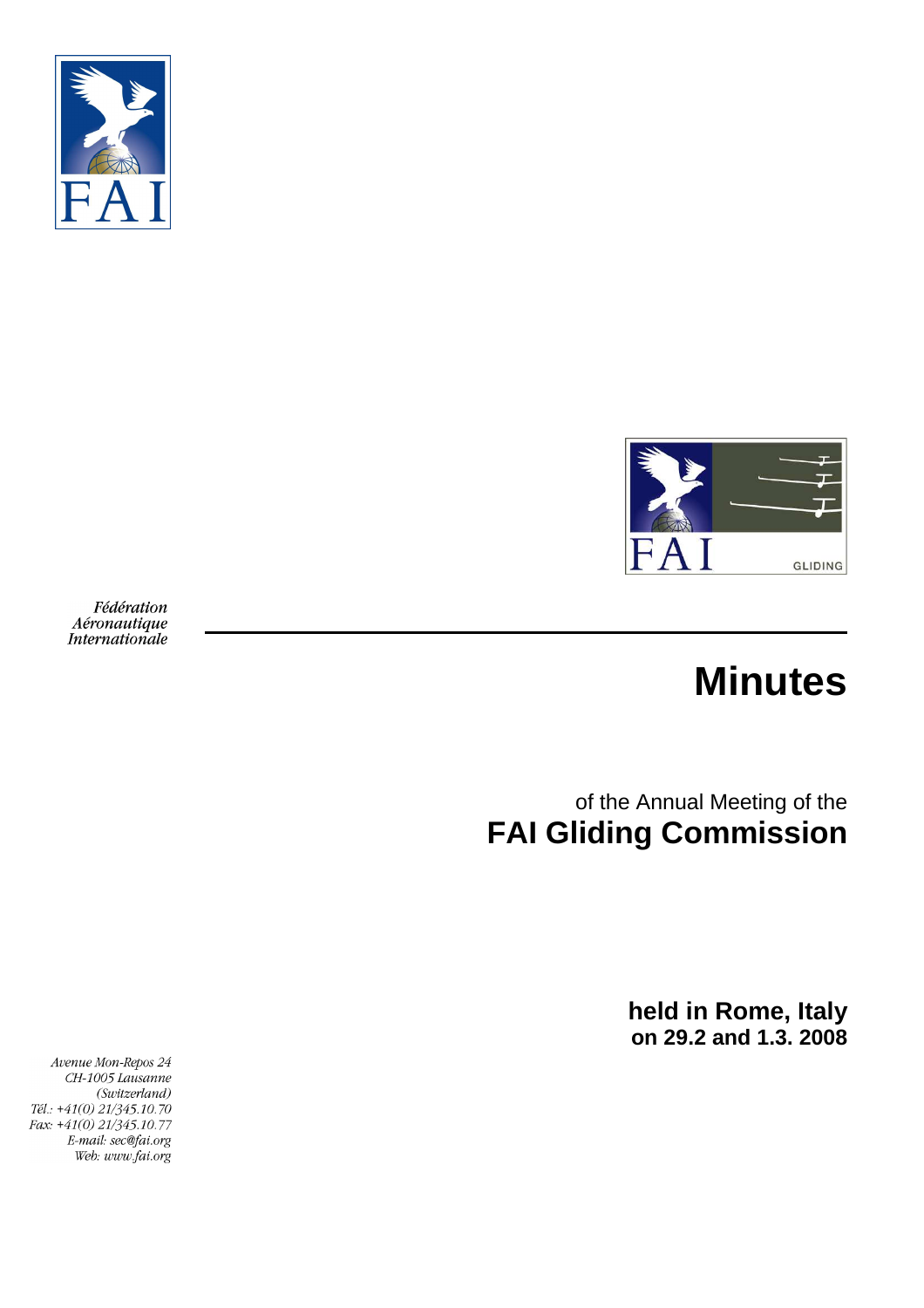# **FÉDÉRATION AÉRONAUTIQUE INTERNATIONALE**  INTERNATIONAL GLIDING COMMISSION

 $\_$  , and the state of the state of the state of the state of the state of the state of the state of the state of the state of the state of the state of the state of the state of the state of the state of the state of the

Avenue Mon Repos 24, 1005 LAUSANNE, SUISSE Tel: +41 21 345 1070 Email : SEC@FAI.ORG Fax: +41 21 345 1077

# **Minutes of the FAI/IGC Plenary meeting**

**Rome 29th February and 1st March 2008** 

*Note: The agenda together with all reports, documents and proposals referred to in this report can be found on the FAI web www.fai.org/gliding/meetings* 

# **1. Opening**

IGC President Bob Henderson called the meeting to order and requested the observation of a moment of silence in honour of friends and colleagues lost in the previous year.

The delegates were welcomed to Italy and Rome by Senator Leoni. He felt it was a great privilege to welcome the world's highest gliding body to his country. The FAI Secretary General Max Bishop received a special welcome due to the help he has provided to the air sports in Italy. Senator Leoni mentioned that organising the World Gliding Championships in Rieti was a great opportunity for the Italian Aero Club, and he thanked the President of the Italian Gliding Federation, Andrea Tomasi, for having taken the initiative to bring the above mentioned activities to Italy.

Mr Tomasi also welcomed the IGC delegates to Rome. He personally felt it was a good idea that IGC meetings moved around, not only for the delegates to see new places, but also to have the possibility to meet the presidents of the different national aero clubs.

#### **1.1 Roll Calls**

IGC Secretary Peter Eriksen called the roll of the meeting. It was determined that 27 votes were present including 2 proxies, from Portugal to Spain and from Luxembourg to Austria, thus 14 votes would be required for an absolute majority on any ballot, and 18 for a 2/3rds majority. Chile and Australia arrived during the morning, making the total number votes 29. 15 votes now required for absolute majority, 20 votes for 2/3rds majority.

The IGC Secretary again called the roll at the beginning of the second day, Saturday  $1<sup>st</sup>$ March. Delegates and proxies present totalled 31, an absolute majority required 16 votes, 2/3rds majority 21 votes.

Apologies were received from the Australian, Danish, and Russian delegates, all represented at the meeting by their alternates.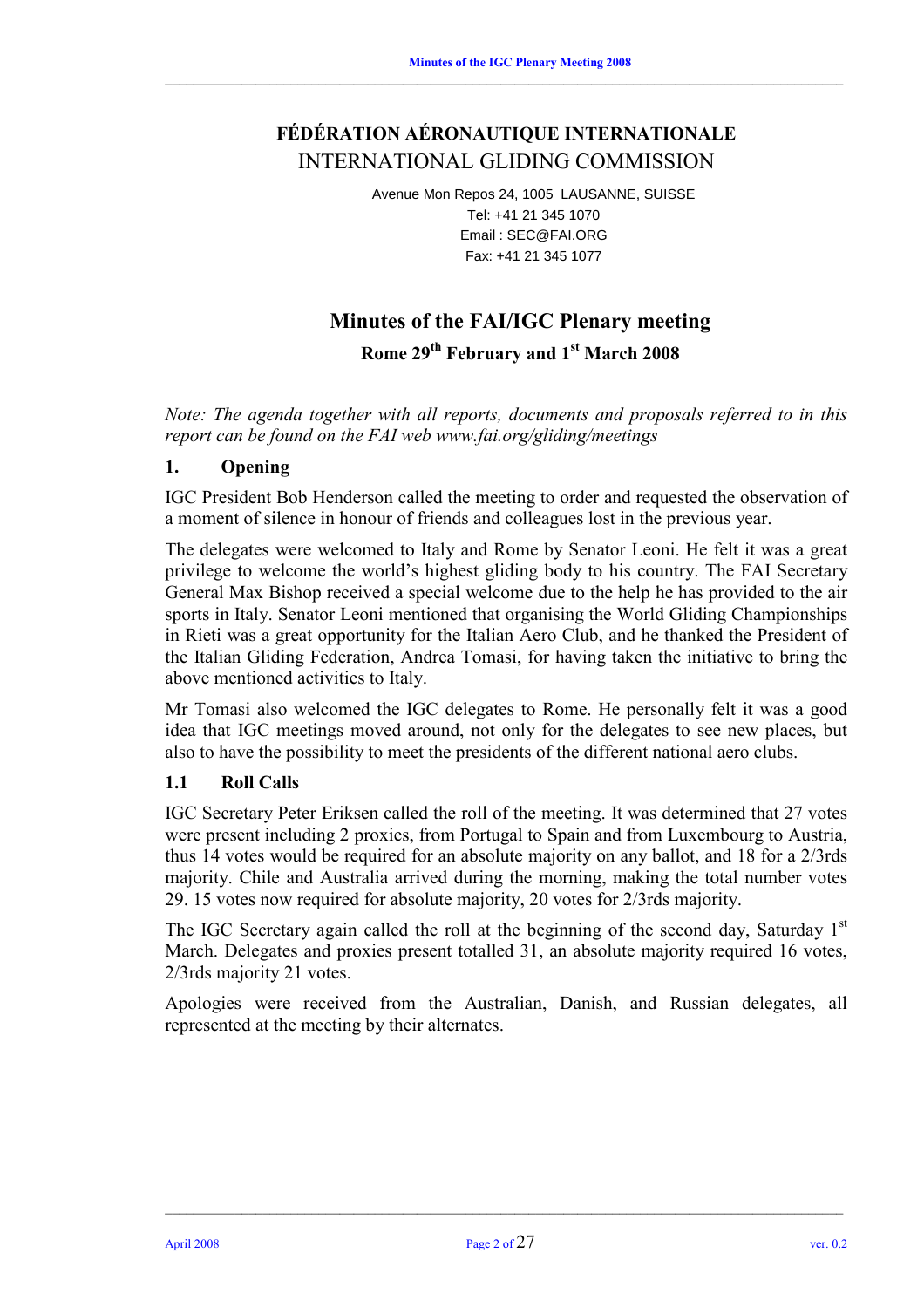# **1.3 Conflict of Interest**

The President then asked the meeting participants to declare any conflicts of interest, which was done.

#### **2. Minutes of previous meeting, Lausanne 2nd and 3rd March 2007**

The IGC Secretary presented the minutes of the previous meeting held in Lausanne 2<sup>nd</sup> and  $3<sup>rd</sup>$  March 2007.

The minutes were approved without comments.

#### **3. FAI Matters**

The FAI Secretary General reported that the FAI General Conference took place in Rhodos, Greece, where several important decisions were taken:

The FAI Commission on Airspace and Navigation Systems (NAVAC) was formed. This body will have its first meeting on the  $19<sup>th</sup>$  March in Paris. A key aim is to form an FAI airspace policy and to actively suggest solutions to airspace problems. It is clear that the European airspace problems are spreading to other parts of the world. NAVAC is chaired by the FAI President. IGC is represented by Mr Ian Strachan.

A new Working Group was formed on Unmanned Airborne Vehicles (UAV). UAVs cause a number of problems for the Modelling Air Sports in terms of defining the boundary between models and UAV, as well as to other air sports with regard to integration into the air space. There is a fear that the number of UAVs will explode in the coming years, and these aircraft will not only fly within segregated airspace. The concept of "Sense and avoid" is being developed to complement "See and avoid". The Working Group is tasked with defining what a UAV is and to develop a policy for sharing airspace with these devices.

A 5% discount on all 2008 FAI subscriptions will be given due to the income from Red Bull, where FAI provide a safety supervisor.

It was decided to make the FAI Sporting License Database mandatory from January 2009. Name, date of birth and license number must be uploaded to the Database. FAI is one of the very few international organizations that does not know who has a license.

FAI Commissions can now choose to elect their Bureau for 2 years.

Commissions were reminded that secret ballots must always be used when officers are elected.

A new president was elected for the Air Sports General Commission (CASI) Mr Henk Meertens from Australia.

The 2008 FAI Conference will take place in the Aosta valley close to Turin, Italy. The 2009 conference will be in Korea, a country where air sports are in rapid development.

The call for organising the 2011 World Air Games has been submitted, closing date is  $31<sup>st</sup>$ March. Several candidates have announced interest in making a bid.

A new staff member, Mr Rob Hughes, has been employed in the FAI office in Lausanne. Rob is former Vice President of the UK Microlight organization. The office will now be reorganized to provide improved service to the Commissions.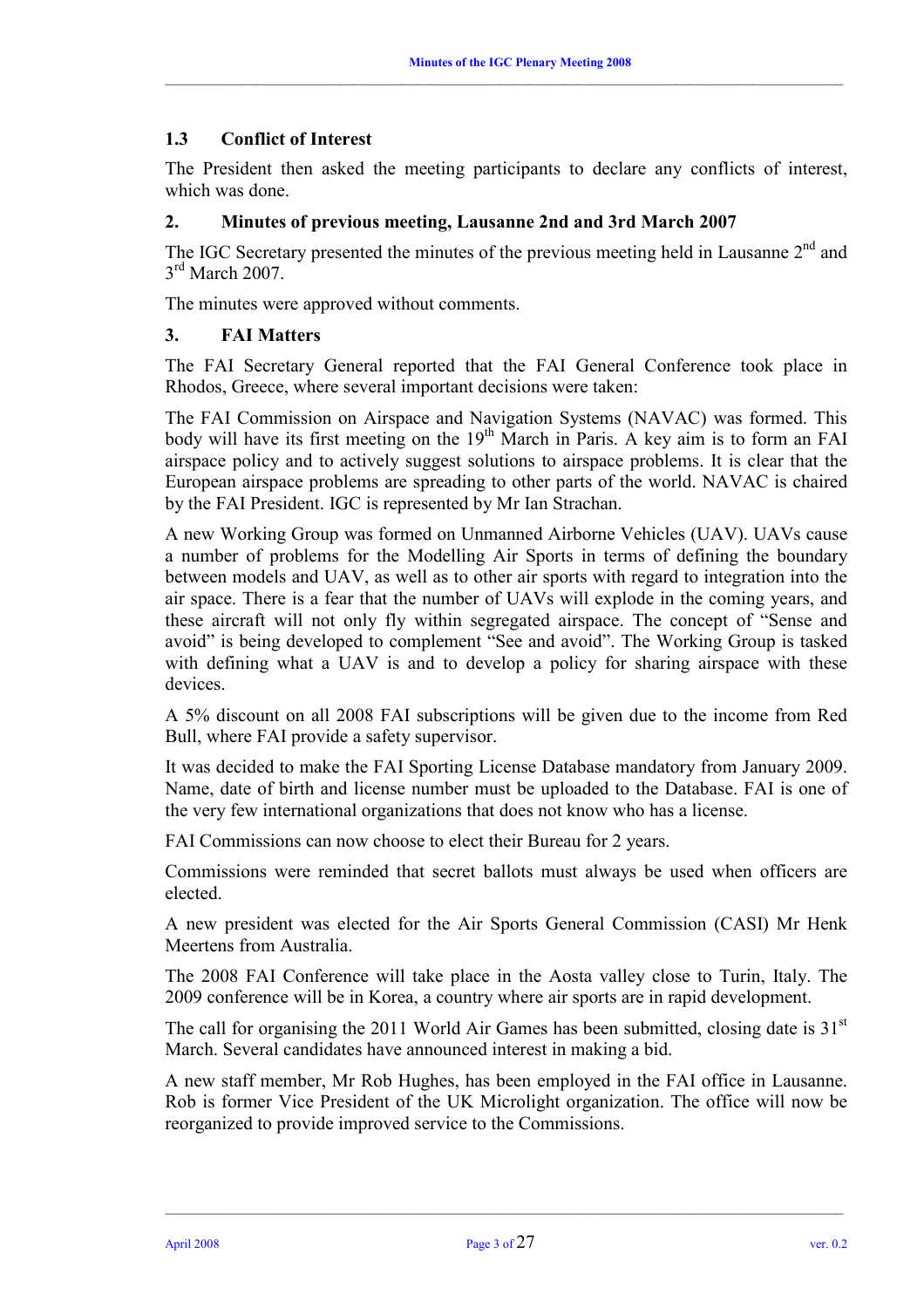A meeting was organized with IAOPA in Washington to sort out the cooperation between the organizations. Joint policy positions will now be developed.

 $\_$  , and the state of the state of the state of the state of the state of the state of the state of the state of the state of the state of the state of the state of the state of the state of the state of the state of the

The organization of air sports in Brazil is unclear. FAI has withdrawn the sporting powers from the country until the situation is clarified.

Mr Bishop finally mentioned that an update of the ATMOS project would be given later during the meeting by Mr Alvaro de Orleans Borbon.

# **4. IGC President's report**

Mr Henderson referred to the report circulated before the meeting and added that the  $1<sup>st</sup>$ Vice President Eric Mozer had acted as president during the autumn where Mr Henderson had been unavailable due to commitments at his work.

The president reported that he participated in the recent conference of the European Gliding Union. 23 countries are now members of EGU.

The survey conducted at the last Plenum showed that the delegates preferred less detailed technical discussions and more time for discussion and briefings. The agenda of this meeting is adjusted to achieve this with 3 non-technical presentations.

Following comments received, he confirmed that the first World Sailplane Grand Prix was held in France in 2005, the recent 2007 competition in New Zealand being the second.

The president mentioned that the Bureau is looking at ways to work smarter to avoid burning people out. "We need to be careful and see how we best can use the resources we have".

He finally thanked the FIVV President Andrea Tomasi for hosting the IGC meeting in Rome and Max Bishop and the FAI office for the support provided during 2007.

There were no comments to the President's report, which was accepted unanimously.

#### **5. Finance 2007 report**

The IGC Treasurer Dick Bradley presented the 2007 Finance Report and 2008 to 2010 budget.

The President mentioned that the presented report was a cash flow report. During the coming year this will be turned into an accrual system. In the future the accounts will include outstanding debtors and creditors.

The 2007 report and 2008 to 2010 budgets were unanimously approved.

#### **6. Reports not requiring voting**

#### **6.1 OSTIV report**

Prof. Loek Boermans referred to the published report, and added that Piero Morelli passed away in January. Piero was chairman of the Sailplane Development Panel (SDP) for 22 years.

He thanked Secretary Cedric Vernon, who is a real master in formulating text in the airworthiness code. Cedric has been editing all papers for the OSTIV conferences for many years.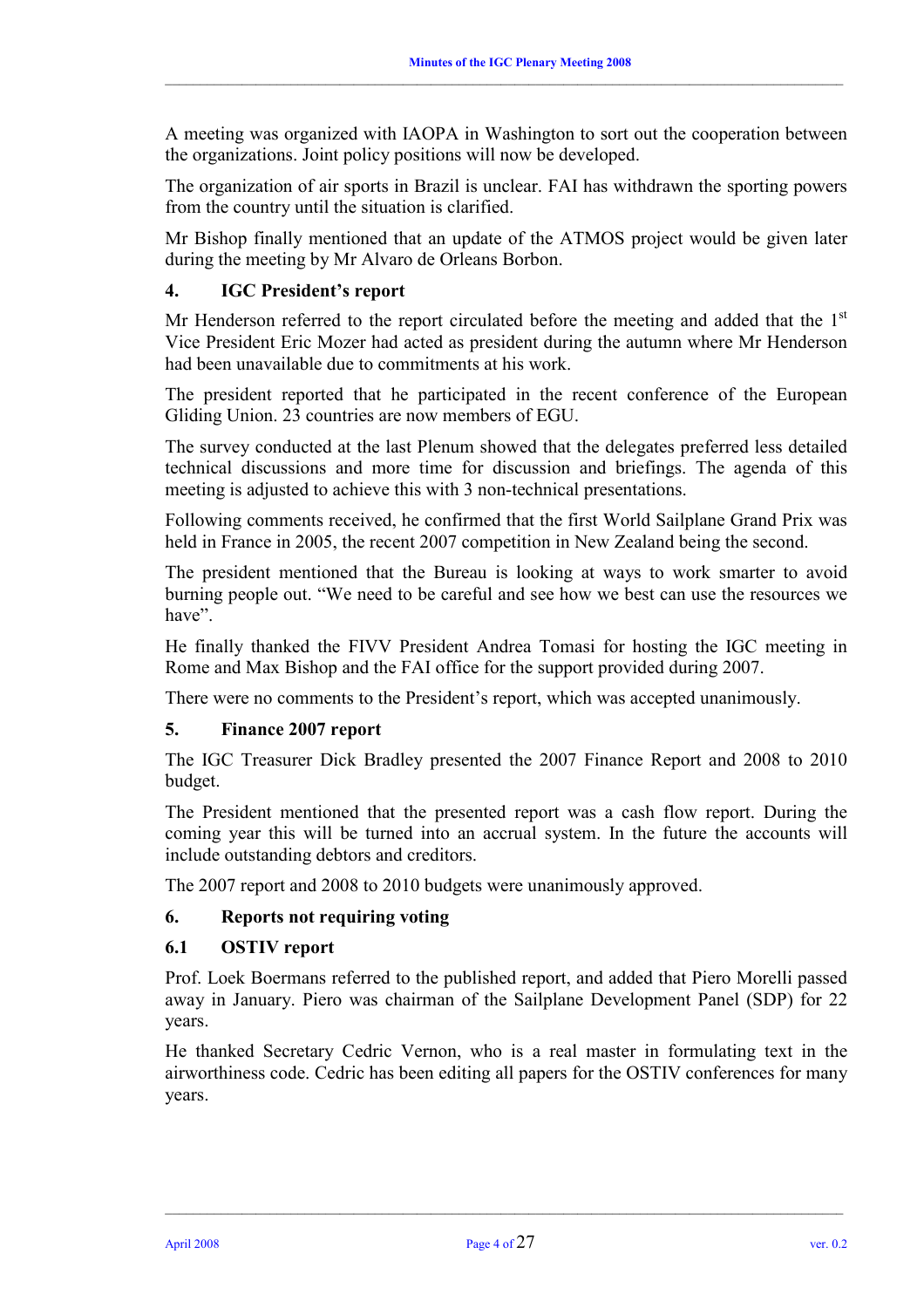In March 2006 our highly respected Honorary Member Lt. Col. Floyd J. Sweet passed away. Floyd was one of the founding editors and publishers of our Journal of Technical Soaring in 1970, when he was the chairman of OSTIV's Technical Section.

 $\_$  , and the state of the state of the state of the state of the state of the state of the state of the state of the state of the state of the state of the state of the state of the state of the state of the state of the

SDP and the Training and Safety Panel (TSP) met in Delft (NL) for three days in November. The SDP elected a new chairman, Dr. Helmut Fendt.

Prof. Boermans mentioned that EASA sends observers to the meeting. These observers participate in an active way in the debate, and secure a good contact to the European Aviation Safety Agency (EASA).

Based on preparatory work done by the SDP Crashworthiness Subcommittee, EASA has sent out a Notice of Proposed Amendment (NPA) for Cockpit Crashworthiness that will increase cockpit safety in new gliders.

The work on the draft "Standard Operating Procedures" was debated by the SDP; it was concluded that, similar to the OSTIVAS airworthiness requirements, a global document is needed with a set of recommended procedures with details possibly to be controlled by the local organisations. The current document will be amended accordingly.

Next meeting of the SDP is in Luesse during the 2008 WGC.

The IGC president thanked Prof. Boermans for his report and for the work done by OSTIV, and assured him that there are very close links between IGC and OSTIV. He then opened the floor for questions.

The French Delegate Roland Stuck asked if it was correct that the glider manufacturers had protested to EASA against the increased cockpit safety requirements.

This was confirmed by Prof. Boermans.

There were no further questions, and the OSTIV report was unanimously accepted by the meeting.

#### **6.2 Sub-Committees**

#### **6.2.1 Communications and PR Report**

Mr Henderson stated that IGC, with the Sailplane Grand Prix, for the first time had a product that could attract the critical mass of spectators via the internet and therefore potentially can attract sponsors as well. We will maintain ownership over the Grand Prix sporting event, but will work closely with professional experts and the FAI to manage the sponsors.

In addition to that we will continue to improve our internal Public Relations and communication with the member organisations and glider pilots via the FAI/IGC web and the Newsletter product.

The report was accepted by the meeting.

#### **6.2.2 Web Specialist's Report**

Mr Peter Ryder had nothing to add to the written report.

The report was accepted by the meeting.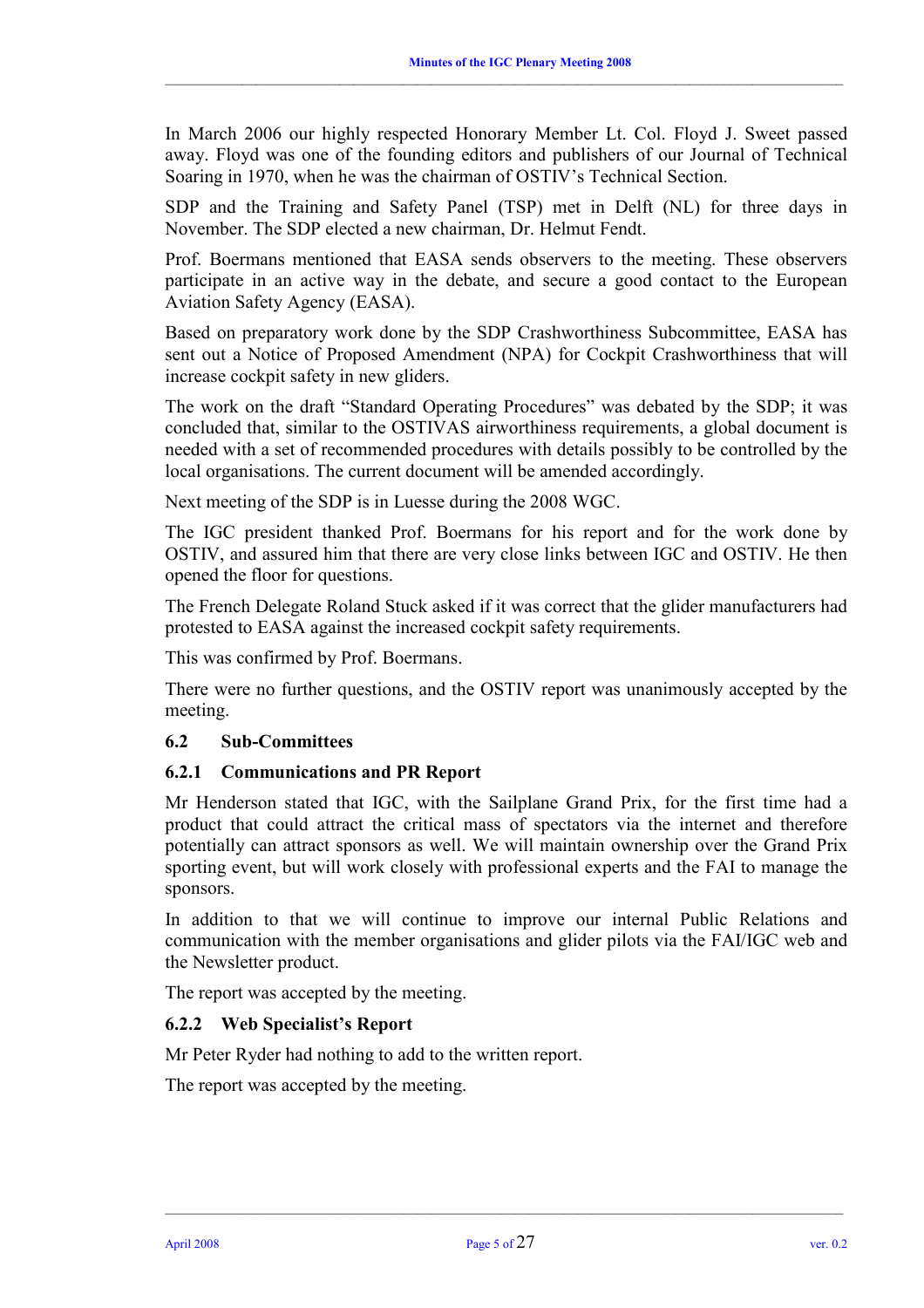# **6.2.3 Championship Management Committee Report**

Mr Henderson mentioned that the two reports presented during previous meetings, Championship Management and Competition Development and Quality Control Report were merged into one report, and that this would be the case in the future.

Mr Mozer mentioned the second meeting of IGC Jurors and Stewards that had been organised prior to this IGC meeting. He saw that as an important element of the continuous improvement of competition quality. He thanked Vice-presidents Roland Stuck and Brian Spreckley, and the South African delegate Dick Bradley, all three experienced jurors and stewards, for having organised these meetings. He encouraged not only Jurors and Stewards but also other delegates to participate in the coming meetings, in particular as we are short of IGC officials for future competitions and need to recruit more.

The report was received by the meeting without further comments.

#### **6.2.4 Sporting Code Committee report**

Ross Macintyre referred to the written report, and mentioned that he would explain the proposed changes to the Sporting Code later during the meeting.

The report was accepted by the meeting.

#### **6.2.7 Air Traffic, Navigation, Display Systems (ANDS) Report**

Mr Bernald Smith asked the meeting to confirm the continuation of the five persons sitting on the Committee, which was done unanimously. In addition to Mr Smith the members are Ian Strachan (UK), Hans Trautenberg (Germany), Angel Casado (Spain), Tim Shirley (Australia) and Marc Ramsey (USA).

Mr Smith reported that ADS-B (Automatic Dependent Surveillance-Broadcasting, a replacement for secondary radars using transponders) is slowly being implemented. There are now three systems around the world, Australia, China and the American system UAT. Unfortunately the systems are not interchangeable, and this is a blocking factor for future development.

Cost is still a problem for light users like us, but will come down to around 1000 dollars in the coming years.

In the USA the decision has been taken to implement ADS-B from 2020. In Europe no decision has been taken yet.

"In the Committee we have also discussed FLARM. The number of units sold shows that there is an interest; the problem with FLARM is that the big aircraft can't see you. We will need that in the future".

Another issue discussed was the Unmanned Airborne Vehicles (UAV). Mr Smith explained that UAVs will need to see and avoid VFR traffic to be allowed outside segregated airspace.

The report was received by the Plenum without comments.

#### **6.2.8 GNSS Flight Recorder Approval Committee (GFAC) Report**

Mr Ian Strachan gave an update to the published report. Six Flight Recorder (FR) units are presently under test.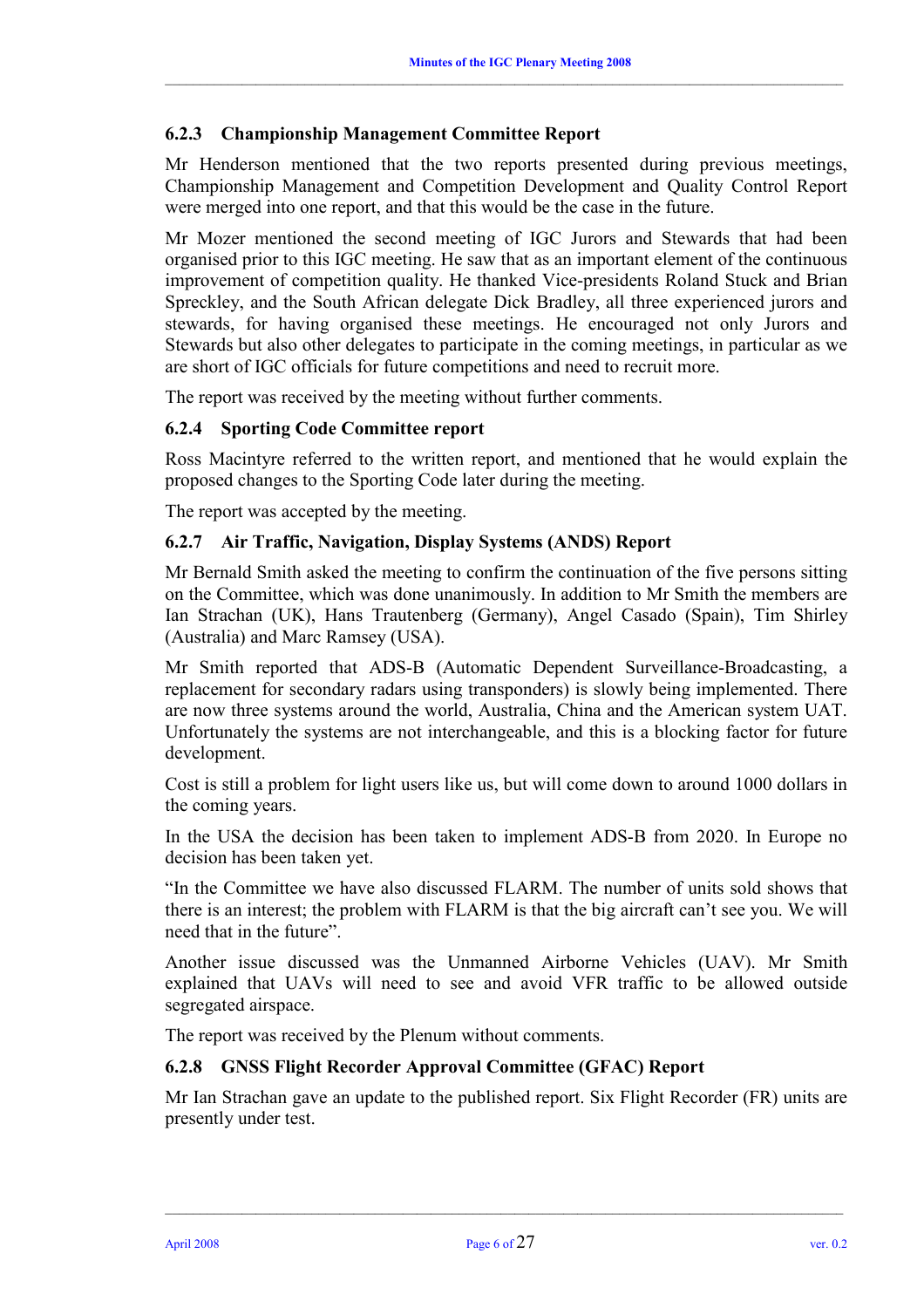"For these new units a new trend has been discovered. The new units all download the files to memory cards. GFAC suggests that a validation program is used when verifying these files. The verification program used to verify downloaded files should build that into the verification software for competitions and records.

For all the old LX FRs build by FILSER, the company LXN is now the design authority.

There are still problems with GPS altitude in COTS FRs. We have analysed a number of records and many of them show wrong altitudes. GFAC's position is that we must continue with pressure altitude".

Mr Strachan then referred to the new FAI NAVAC Committee where several IGC delegates are members as national representatives.

The main issues in this committee are: satellite navigation systems, radar transponders, GNSS-based systems - Flarm & ADS-B - and in particular the need for low-cost ADS-B for sport aircraft, aircraft battery technology and last but not least the preservation of airspace.

# **6.2.7 Low Cost Gliders Committee Report**

Mr Foltin had nothing to add to the written report that was accepted by the meeting.

#### **6.2.8 Scoring Committee report**

The Committee Chairman Visa-Matti Leinikki thanked the members for their work in this Committee that was formed in 2007.

The plan was first to establish the requirements for scoring software, then the testing procedures.

The outcome would probably be proposals for changes in the SC3 Annex.

On the issue of direct IGC approval of scoring software, Mr Leinikki was uncertain on how to proceed. Unlike hardware like Flight Recorders, it is far more difficult to validate scoring software with rapidly changing versions. The Committee will table proposals in 2009, but they would probably not include direct IGC approval.

The report was accepted by the meeting without further comments.

#### **6.3 Specialists**

#### **6.3.1 Baron Hilton Soaring Cup Report**

Mr Hannes Linke could not be present at the meeting.

The report was accepted by the Plenum.

#### **6.3.2 CASI Report (Air Sports Commissions)**

Mr Johannessen referred to the published report and asked the meeting for comments. He mentioned that the History Committee needs to be reformed and reported that Peter Selinger and Angela Sheard were the new members.

#### **6.3.3 Environmental Commission Report**

The report was accepted by the meeting.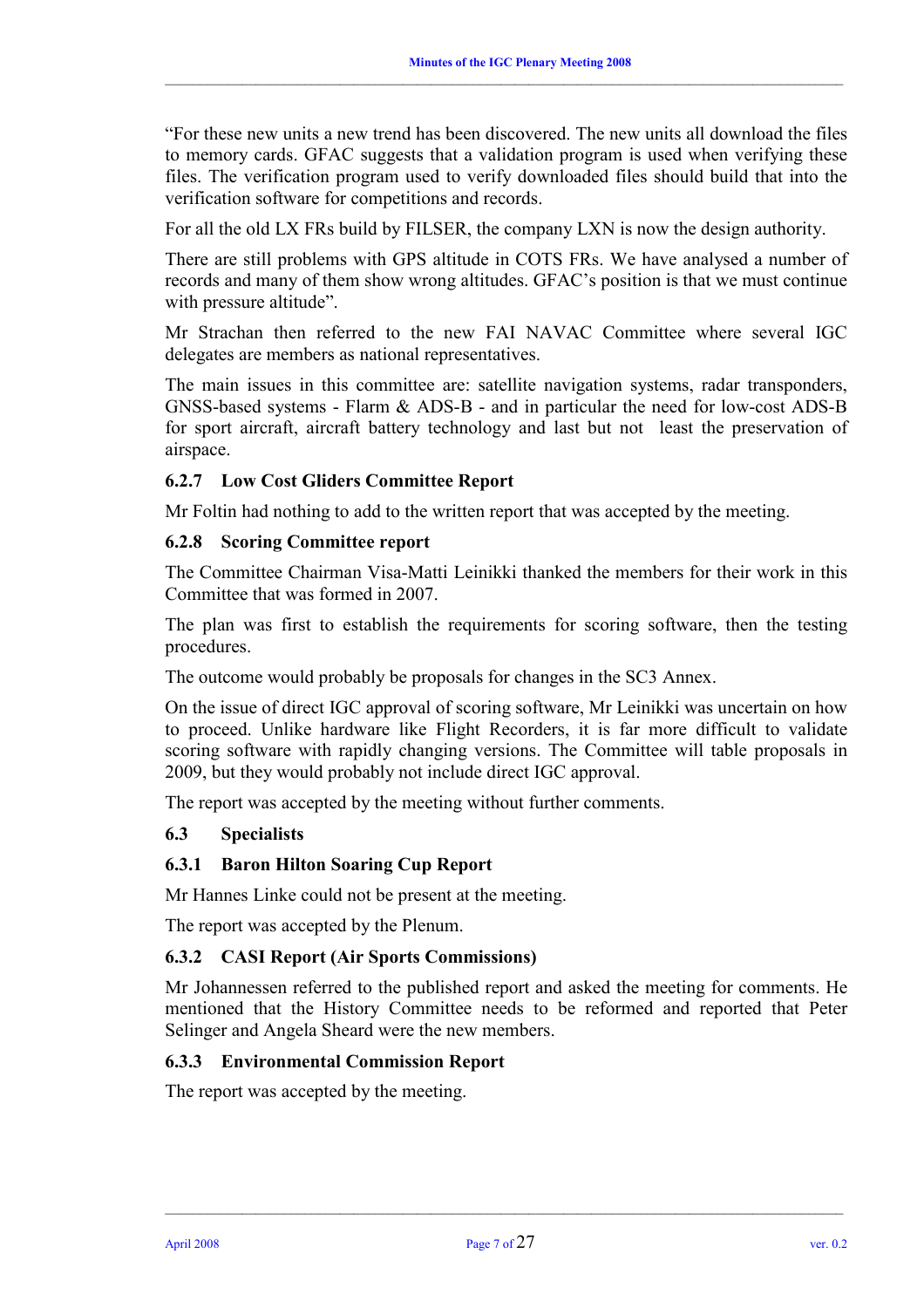# **6.3.4 On-Line Contest Report**

Mr Reich noted that the number of participants registering flights on OLC had increased by 8.6 percent.

He then handed out the diplomas of the 10 best clubs in the 2007 OLC Champions League to the respective Delegates.

- 1. Warner Springs, USA
- 2. Albuquerque Soaring, USA

3. Black Forest, USA

# **6.3.5 Simulated Gliding Report**

Mr Stuck had nothing to add to the published report.

# **6.3.6 IGC Ranking List Report**

Mr Spreckley referred to the written report, mentioning that the Sailplane Grand Prix had been included and explained how this was done.

He mentioned that the short-term focus for Ranking List developments was improvement of the quality of the presentation on the web including the information about pilot details, automatic entry of contest results and better credit control.

In the longer term, development of the contest liaison and the pilot database would be sought. A move towards a pilot-based sanction fee was also under consideration.

Finally the creation of an International Pilots Ranking for simulated gliding was being considered.

The report was received by the meeting.

#### **6.3.7 Airspace, Licensing, Medical**

Mr Stuck added to the written report that the harmonisation of licenses in Europe had progressed considerably. EASA will soon publish a Notice of Proposed Amendment (NPA), the formal way of notifying users/industry about changes to European rules. The proposal is developed together with Europe Air Sports (EAS) and the European Gliding Union (EGU). The NPA will propose an EASA Recreational Pilot License, mainly with increased intervals between medical examinations, and based on medical examinations done by general practitioners.

The aero-medical doctors (AME) don't like this, and are lobbying against us. We will have to continue the fight, now not against EASA, who support us, but against the AMEs.

#### **6.3.8 Membership Challenge**

The report from Mr John Roake was distributed at the meeting; it is an updated report including revised figures from the USA, where there now are 31.000 pilots, while before we had only 20.000 registered in the USA.

The President concluded that it looked as if the membership numbers had stabilised, and hoped to see an increase next year. He also mentioned that it was a struggle to get the information from the member organisations. IGC would like to increase the information collected in the future to also include safety issues such as accidents and incidents.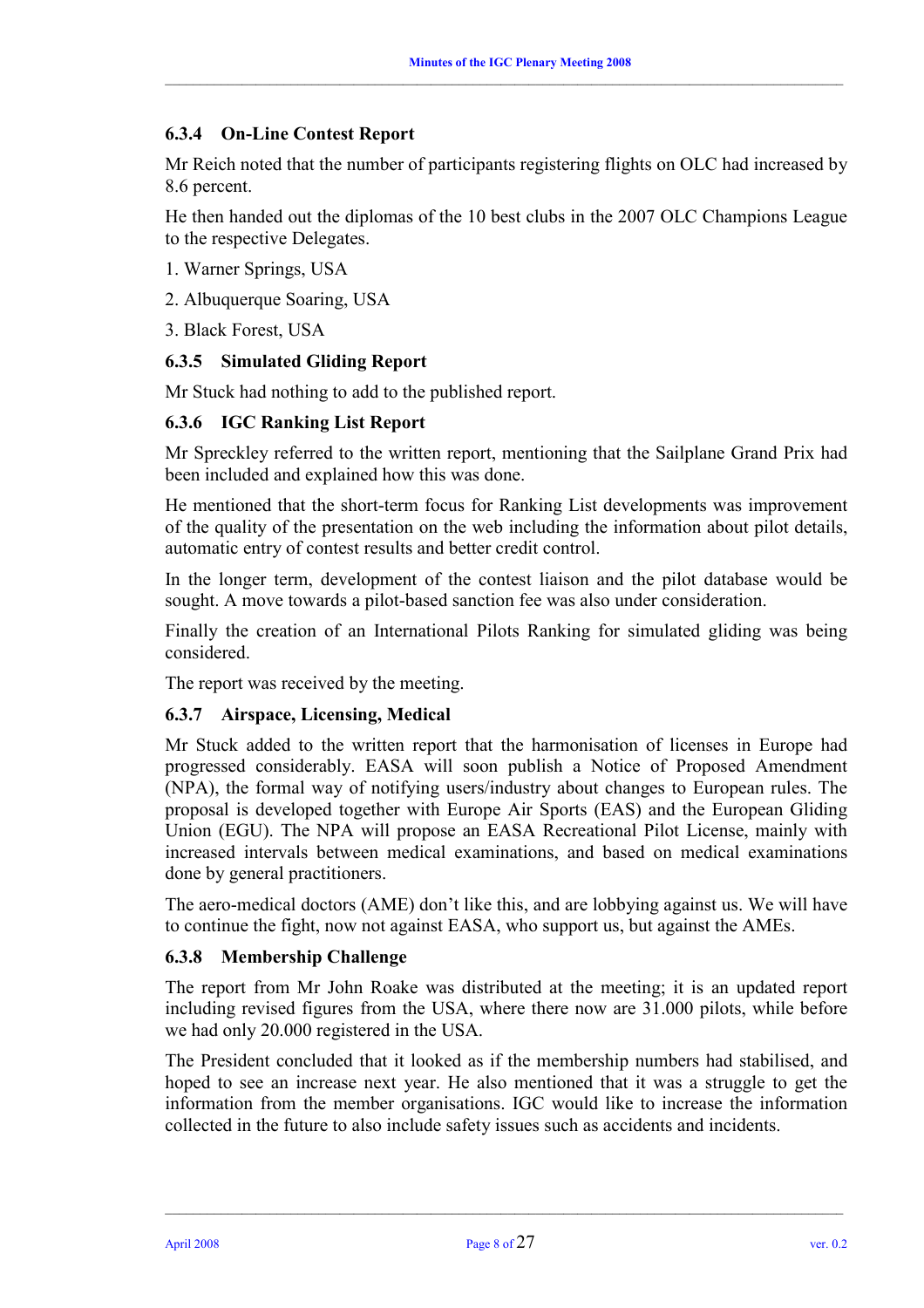# **6.4. Past & Future Championships**

# **6.4.1 5th FAI Juniors WGC 2007 - Italy**

There was nothing to add to the report from the Chief Steward.

# **6.4.2 4th FAI Women's WGC 2007- France**

There was nothing to add to the report from the Chief Steward.

# **6.4.3 14th FAI European Gliding Championships 2007 - France**

There was nothing to add to the report from the Chief Steward.

# **6.4.4 14th FAI European Gliding Championships 2007 – Lithuania**

There was nothing to add to the report from the Chief Steward.

Mr Mozer thanked the organisers of competitions during 2007, including Stewards and Jurors, for their good work, having achieved good quality competitions.

# **6.4.5 30th FAI World Gliding Championships 2008 - Germany**

The organisers reported that they currently had 164 pre-registered entries. There was a need to reduce that to the maximum field of 130 proposed in their bid plus the reigning World Champions. A meeting to discuss this would be organised with the IGC Bureau to develop a procedure for reduction of the number of pilots if required.

It was confirmed that there will be an OSTIV SDP meeting at the site.

Mr Mozer added that the IGC were happy to see this high number of entries, it shows good engagement in high level sporting events.

Mr Henderson confirmed that the Bureau would work with the organisers to find a solution for the high number of entries, and announced that the rules of prioritisation of entries would be revisited in the future.

#### **6.4.6 30th FAI World Gliding Championships 2008 – Italy**

The organisers reported that they had 116 pre-registered entries from 26 nations and 5 continents. They were confident that they would end up with around 110 final entries.

The surface of airfield would be improved before the competition; all activities would be concentrated on the east side of the field, only the main morning briefing would be on the west side, reducing transport movements on the airfield.

There will be 20 tow planes. A Condor 3D visualisation tracking system will be in place.

The South African Delegate Dick Bradley asked if the cost of a Team Office was included in the Entry Fee.

The organisers answered that the cost of an office on the field was 1200 Euro and is an additional cost.

Mr Bradley also noted that the price of camping had increased compared to original bid.

The organisers answered that they had the lowest entry fee in many years, and needed to secure a certain income to run the competition.

Mr Spreckley, UK Delegate, agreed with Mr Bradley, and was concerned about this development in cost.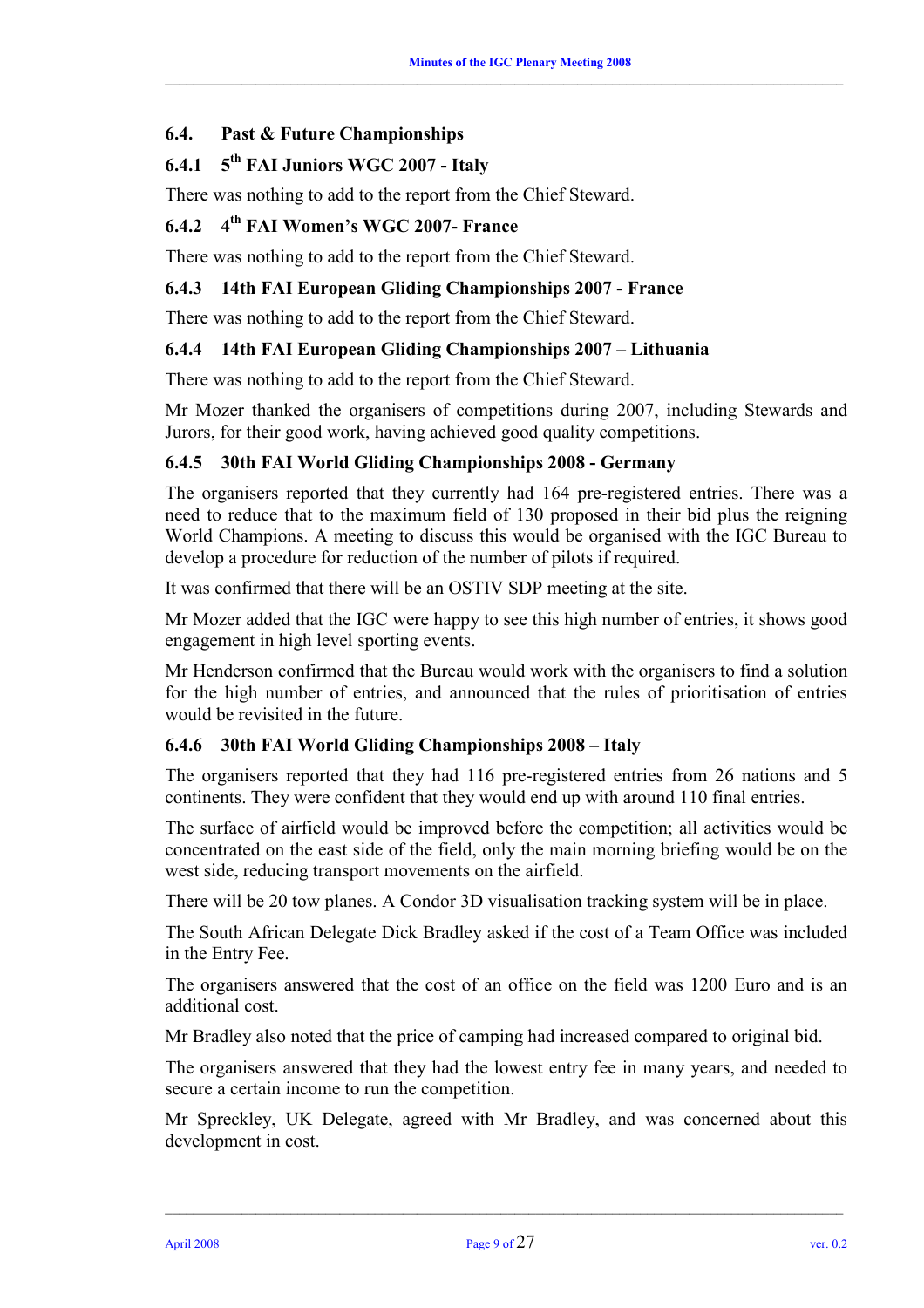The organisers added to their previous reply that camping charges not were under their direct control because the camping facilities had been outsourced to a private company.

 $\_$  , and the state of the state of the state of the state of the state of the state of the state of the state of the state of the state of the state of the state of the state of the state of the state of the state of the

A question about who actually can fly in the Club Class was raised. It is possible to interpret Annex A so that a two seater can fly in the Club Class but this had not been decided by IGC.

Mr Mozer replied that the handicap factors will be decided by the Bureau while the addition of or removal of types from the list will be decided by the Plenum. The Plenum can of course overturn decisions taken by the Bureau.

# **6.4.7 5th FAI Women's World Gliding Championships 2009 – Hungary**

The Hungarian Delegate Zoltan Meszaros reported on the progress of the preparations, including the organising team, the airfield, and the infrastructure.

The Finnish Delegate asked if the number of water supply stations would be increased before the competition.

The Slovenian Delegate Andrej Fijavz asked how the organisers would manage the road crossing the final approach in case of low approaches.

Mr Meszaros confirmed that there would be more water supply stations, and mentioned that there is a two meter high fence around the airfield that, together with the Annex A rules, would assure that finishing gliders would pass above the road at a safe altitude.

# **6.4.8 6th FAI Junior's World Gliding Championships 2009 - Finland**

The Finnish Delegate reminded the meeting that there will be an open Junior Nordic Championship in Rayskala during summer 2008. More information can be found on the Internet.

#### **6.4.8a 15th FAI European Gliding Championships 2009 - Russia**

The Russian Alternate Delegate Nina Shalneva said that she had no additional information about this event.

#### **6.4.9 31st FAI WGC 2010 – Slovak Republic**

The Slovak Delegate Vladimir Foltin explained that the team organising the WGC in Prievidza would participate in organising this spring's competition in Nitra to gain experience from major competitions.

#### **6.4.10 31st FAI WGC 2010 – Hungary**

See item 6.4.7

#### **6.4.11 1st FAI South American Championships 2007- Argentina**

There was no report from this competition. The President mentioned that a request had been received to reduce the Sanction Fee to 300 Euros for this first Continental Gliding Championship outside Europe.

Mr Bradley wanted to know if we were setting precedence if we accepted this request.

Mr Mozer responded that this was a first attempt to organise such a competition. One of the roles of IGC is to support development of the gliding sport. IGC has not had any expenses related to this competition and IGC has granted a number of waivers from Annex A to give as much assistance as possible to the competition.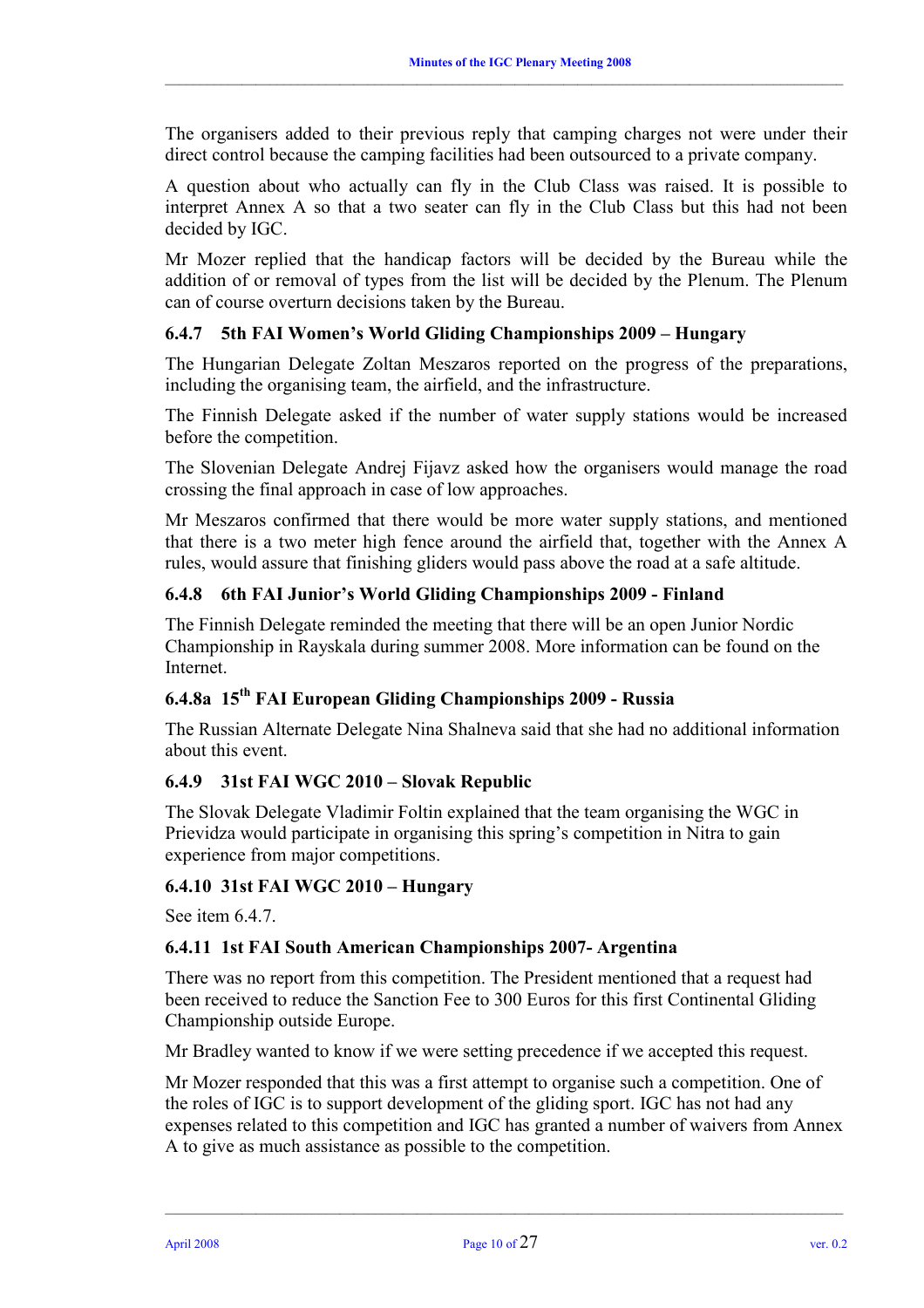The Chilean Delegate Rene Vidal added that there is a commitment from Argentina, Chile and Brazil to organise this event every 2 years.

 $\_$  , and the state of the state of the state of the state of the state of the state of the state of the state of the state of the state of the state of the state of the state of the state of the state of the state of the

The President was of the opinion that IGC should support the initiative and grant the request. With more countries competing and more pilots on the ranking list we have a good case, but we of course expect them to follow normal procedures for the future.

Mr Bradley made it clear that he had nothing against granting the request, he just wanted to understand the consequences. Mr Bradley suggested that we have a special fee for developing countries.

Mr Bishop added that other commissions had the same problem. They have also taken the approach to support emerging continents.

The Irish Delegate Bruno Ramseyer suggested suspending the entry fee to 2009 and to ask the Bureau to propose rules for emerging continents.

The Greek Delegate Alexander Georgas agreed that the Sanction Fee should be suspended until the Bureau could formulate a policy.

An amendment was then formulated:

*The remaining Sanction Fee from South America is suspended to the next plenary. The Bureau is to develop a proposal for Sanction Fees for Continental Championships for emerging continents* 

In favour 2 votes, against 25 votes, abstentions 2

We were then back to the original proposal to cancel the remaining Sanction Fee

*The remaining Sanction Fee from South America (1200 Euros) is cancelled. The Bureau is to develop a proposal for Sanction Fees for Continental Championships for emerging continents* 

The proposal was adopted with 27 votes for, no votes against and 2 abstentions.

#### **Guest Speaker Professor Antonio Dal Monte**

Prof. Dal Monte presented his concept of crash protection of glider cockpits based on the concept of shock absorption material in the cockpit nose, and a mechanism to separate the cockpit from the rest of the fuselage is the case of accidents in order to prevent the pilot being injured by the heavy centre part of the wing structure. The presentation and the demo movie are available at the IGC website.

#### **6.5 Approval of Competition Officials**

Mr Mozer presented the Bureau's proposal for Jurors and Stewards for future Championships.

#### **6th FAI Junior's WGC 2009, Finland**

Chief Steward – Axel Reich

Steward – Marina Vigorito

Jury President – Tor Johannessen

Jury Members – Patrick Pauwels, Lasse Virtanen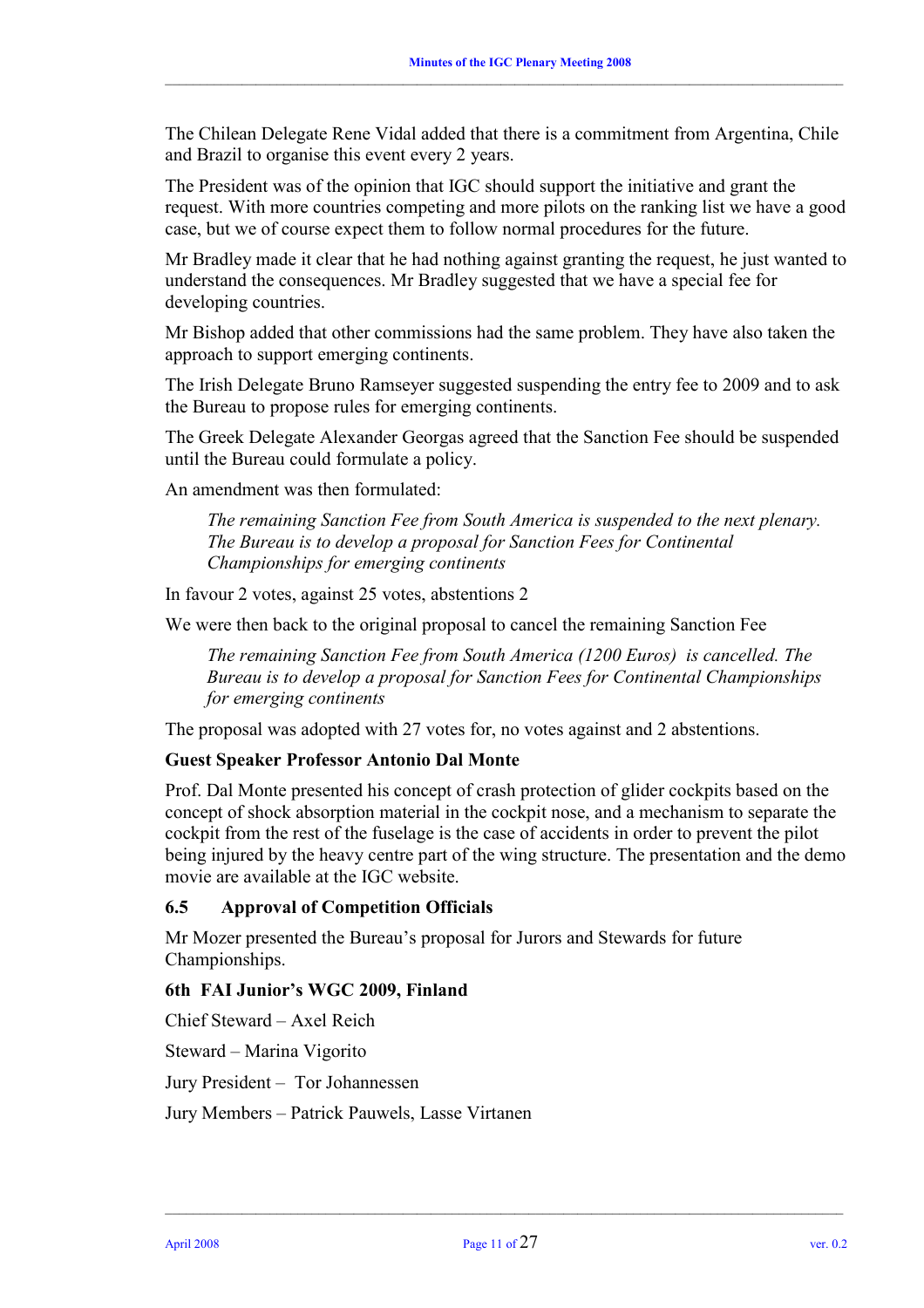#### **15th EGC, 2009 Russia**

Chief Steward – Dick Bradley

Steward – Visa-Matti Leinikki

Jury President – Peter Ryder

Jurors – Ross Macintyre

### **Approval of Chief Steward for WGC's in 2010**

31st FAI WGC Slovak Republic: Roland Stuck

31st FAI WGC Hungary: Brian Spreckley

The list of officials was unanimously approved by the meeting.

#### **6.6 Sailplane Grand Prix (SGP)**

# **6.6.1 Report from the 2007 FAI World Sailplane Grand Prix Final**

The President reported that the recent Sailplane Grand Prix Final in New Zealand had been a success despite the tragic accident. A number of lessons had been learned, also in relation to the marketing of the product, and the Bureau was keen to continue the SGP.

#### **6.6.2 Call for candidates Qualifying SGP 2008-9**

The following proposals have been accepted by the Bureau:

|      | Name              | <b>Site</b> | Class | Dates                      |
|------|-------------------|-------------|-------|----------------------------|
|      | <b>Torino SGP</b> | Torino      | 15 M  | 17-21 June 2008            |
|      | SGP of France     | St. Auban   | 15 M  | 1-6 September 2008         |
|      | SGP of the UK     | Lasham      | 15 M  | 1-7 September 2008         |
|      | SGP of Slovakia   | Nitra       | 18 M  | 7-13 September 2008        |
| 2008 | SGP of Australia  | Narromine   | 18 M  | $30$ November – 6 December |
|      | SGP of Poland     | ZAR.        | Club  | $26$ April $-2$ May 2009   |
|      | Austrian SGP      | Feldkirchen | 15 M  | $17 - 23$ May 2009         |
|      | SGP of Chile      | Santiago    | 15 M  | TBD                        |

The Bureau had decided that for the next round of Sailplane Grand Prix the selection of finalists will be as follows:

- $\blacksquare$  1<sup>st</sup> and 2<sup>nd</sup> placed pilots qualify for the Final; for a QGP with less than 10, only the 1<sup>st</sup> placed pilot qualifies.
- $\blacksquare$  3<sup>rd</sup> placed pilot is Reserve; 2<sup>nd</sup> placed if less than 10 participants. The Reserve only replaces a pilot from the same QGP.
- Plus current World GP Champion
- Plus a wild card entry for Organisers if the Organisers do not have a pilot qualified to fly in the Final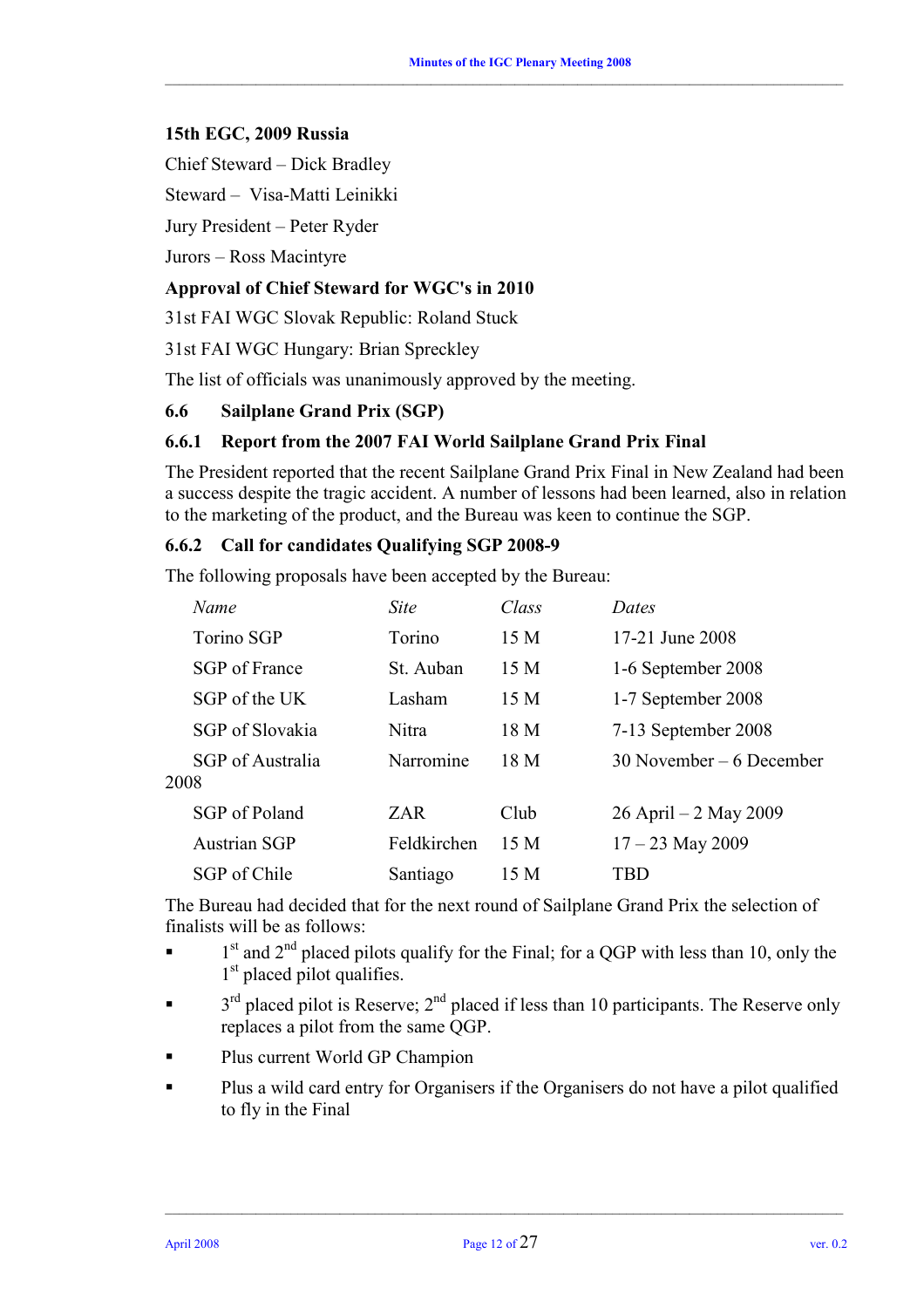#### **6.6.3 Call for candidates SGP Final 2009**

Mr Henderson reported:

"The Bureau has decided that it will discuss with potential candidates in order to find the right place and organiser of the final. We have pilots and organisers, now we need to go to the next phase of development, which is to create the marketing opportunity for the GP.

We have commercial entities that are able to give us a partnership. We have a product, the media package from the external providers, and together we can go to an organiser that can organise the event.

The question is how we make this look so we know it is important for the audience. What is our target audience?

The last two days in New Zealand were held in Wanaka together with the air show, and we learned that we need to know if we are running an air show or a competition, we can't really do both.

The WAG is going to be a grand prix format, but not a QGP. We will end up with about 14 glider pilots that will race a GP in Turin, selected from the best pilots in the world"

The Australian Alternate Delegate Ms Beryl Hartley asked in which class the WGP would be.

The President responded that it had been decided that it would be the 15 meter class, as these gliders are considered to be the best for the racing event.

The Chilean delegate asked if there was a Business Case for the WGP

Mr Henderson replied that the cost of the competition was approximately 160.000 Euro, the media production cost was 300.000 to 400.000 Euro. The cost of two days television production in Wanaka was around 750.000 Euro. This explains why we need partnerships to do this.

The Spanish Delegate Angel Casado asked who the owner of the internet property would be for future competitions.

Mr Henderson replied that this is to be discussed with the FAI, as FAI need to co-sign any agreement related to media rights, but FAI/IGC will in any case retain ownership of the sporting event.

The Greek Delegate Georgas: "We clearly need a long time agreement. Do you think we can achieve that?"

The President: "That is our aim, but it may take 5 years to get there; in the meantime we need to keep it alive"

The Slovak Delegate: "How many subscribed to the event on the Internet?"

The President: "Around 1000 purchased the full package, with another 3000 part time accesses. We don't know how many followed without subscription."

#### **7. Presentation of bids for future championships**

#### **7.1 2011 FAI Women's World Gliding Championships**

Sweden presented their bid for Arboga.

Italy presented their bid for Rieti.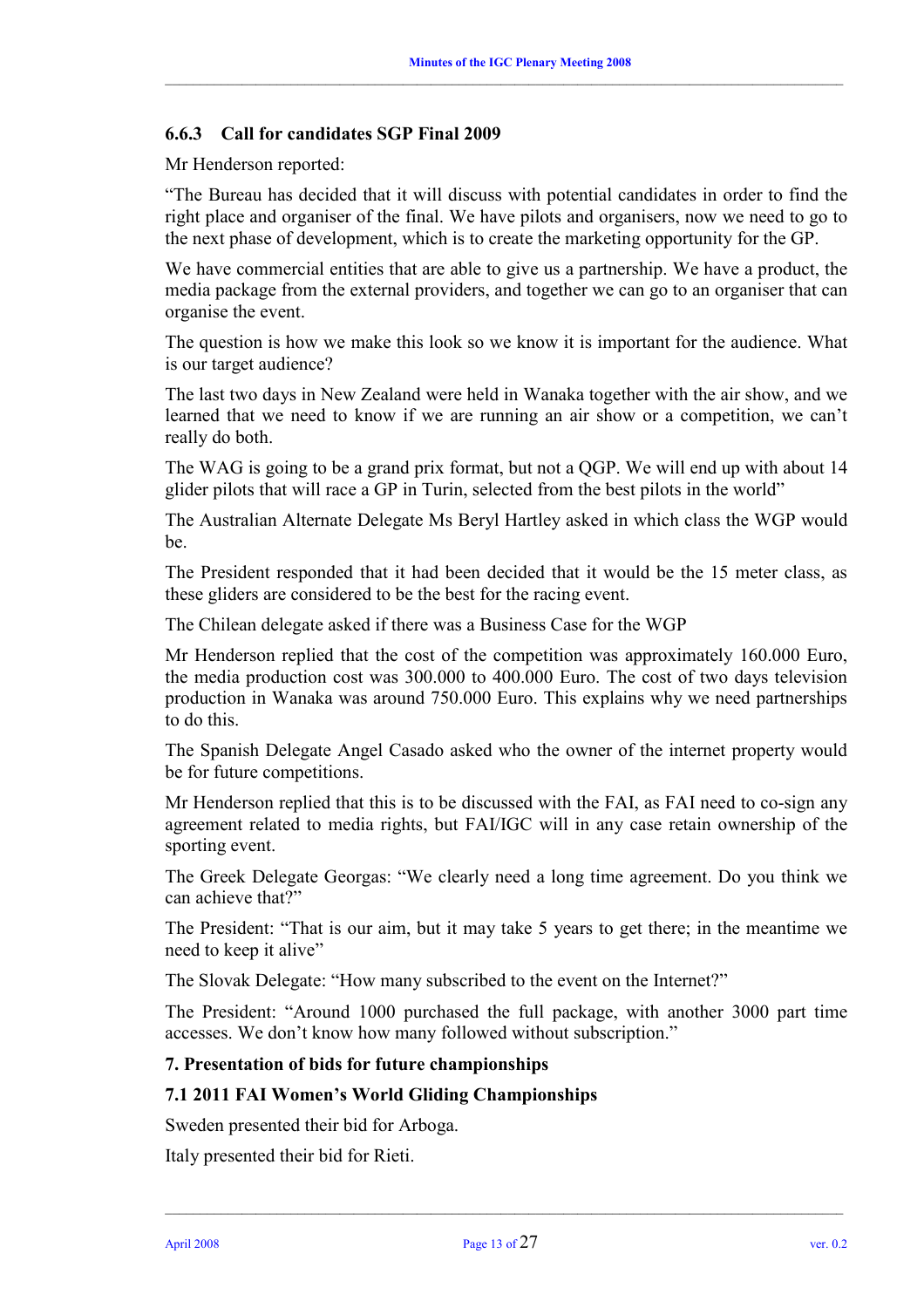# **7.2 2011 FAI Juniors World Gliding Championships**

Germany presented their bid for Musbach.

### **7.3 2009 FAI European Gliding Championships**

The Slovak Republic presented their bid for Nitra for the 15 Meter, 18 Meter and Open Class.

The bid from Lithuania (Pociunia) was withdrawn before the meeting.

#### **8. Questions on all Bid Presentations**

The German Delegate asked if there was any chance to reduce the Entry Fees for the Women's WGC as 750 Euro seemed high.

Both organisers answered that 750 really is the minimum they could accept.

Mr Henderson asked what Entry Fee they proposed for the EGC in Nitra.

Mr Foltin answered that it was 799 Euro.

Mr Bradley asked if it was correct that the Camping Fees in the proposal from Rieti were lower than the ones for the WGC 2008 in Rieti.

Ms Marina Vigorito confirmed this, and added that the organisers of the camping would be different in 2009 to those in 2007. She guaranteed that the camping fee would not increase.

The President wanted to know from all bidders if they had all approvals necessary from local clubs, airfields etc., and if they had budgets and key staff in place

This was confirmed by all bidders.

The President then asked if any of the bidders had structural work required on the airfields or the facilities, and if that was the case wether they had funding in place and permission to carry out that work.

All reported that they had no construction to carry out. Sweden would however need to extend the runway if there were more than 60 participants, but this could be done without any risk

#### **9. Reports and proposals requiring voting**

#### **9.1 Proposals from the Bureau**

#### **9.1.1 Election of IGC Bureau Members**

The President presented the proposal, which would give more continuity in the Bureau and also reduce the time used for elections at the IGC Plenum. FAI has just recently changed the By-laws to make this possible. The Bureau had considered staggering the elections so that half of the Bureau was elected each year, but the FAI did not allow that.

The South African Delegate wanted to know why FAI had decided to change this.

Mr Bishop replied that it was on request from a Sporting Commission.

Mr Henderson added that the FAI Executive Board is elected for 2 years as well.

The USA Delegate wanted to know the view of the Bureau.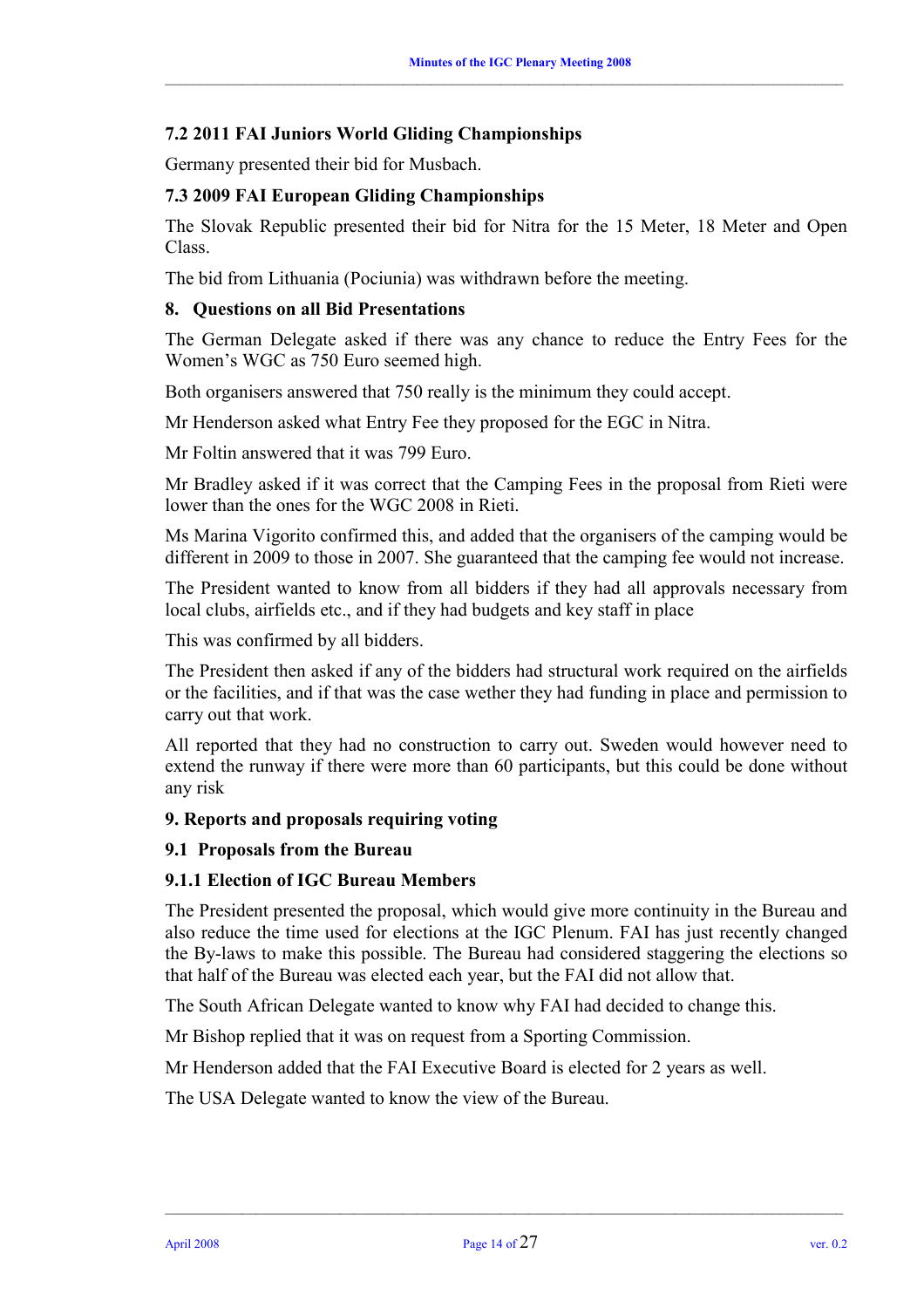Mr Henderson answered that the Bureau found it reasonable, but added that the Bureau would not have any problem to continue with the old 1-year rule. He noted that, if accepted by the Plenum, this proposal would apply to the elections in 2009.

 $\_$  , and the state of the state of the state of the state of the state of the state of the state of the state of the state of the state of the state of the state of the state of the state of the state of the state of the

The proposal was then put up for vote.

For the proposal: 28 votes, against: none, abstentions: 1

#### **9.1.2 Long-term agreement with Air Sports Limited**

The President presented a proposal from the Bureau to authorise the Bureau to seek a longterm agreement with Air Sports Limited (ASL), through the FAI, for the Internet basedproduct for the SGP, in a similar style to the agreement which we have with the OLC for the on-line competition.

*The IGC establish a formal long-term relationship with Air Sports Ltd for the internet based coverage of the GP gliding races. This would be done by a Memorandum of Understanding or similar document.* 

ASL is looking for a long-term relationship with the FAI. For the Sailplane Grand Prix Final in New Zealand there was an agreement between ASL and FAI for the single event.

The President clarified that if the meeting was in favor of the proposal, the Bureau and FAI would go back to ASL and negotiate a long-term partnership; if the meeting was against, it would be on an event-by-event basis.

The Belgian Delegate Patrick Pauwels: "Are there any financial implications and a time scale envisaged"

Mr Henderson: "ASL wants a 10-year contract, the Bureau is uncomfortable with that and we want a shorter period. We need to be careful not to bind ourselves to one partner for too long a period. We need on the other hand to provide a guarantee to the partner for long enough for him to market the product. We will want the partner to pay a license fee, and maybe also a return of profit."

The German delegate: "The proposal is not precise and 10 years is a long time to be bound. The German Aero Club already has a contract with TV for the WGC, will that be in conflict with this new initiative?"

Mr Henderson: "Yes 10 years is too long. Conflict with other media providers is an issue. This is however only GPs, but we are aware of the risk. We need to find out from you if we want to go in this direction"

The Irish Delegate Bruno Ramseyer: "Has ASL also asked for media coverage or is it only the Internet rights?"

Mr Henderson: "It is for the Internet coverage. The rest of the package, including cameras, is expensive and risky."

The Spanish Delegate Casado: "Who is going to own the Intellectual Property Rights (IPR)?"

Mr Henderson: "FAI will retain the IPR, this is a high risk for FAI, and we need to assure that ASL always remain with FAI"

Mr Spreckley, the British Delegate: "We have to be careful with the way this proposal is formulated, as it is suggesting that we only have consent to discuss with ASL. The proposal should be reformulated to allow the Bureau to discuss with appropriate partners"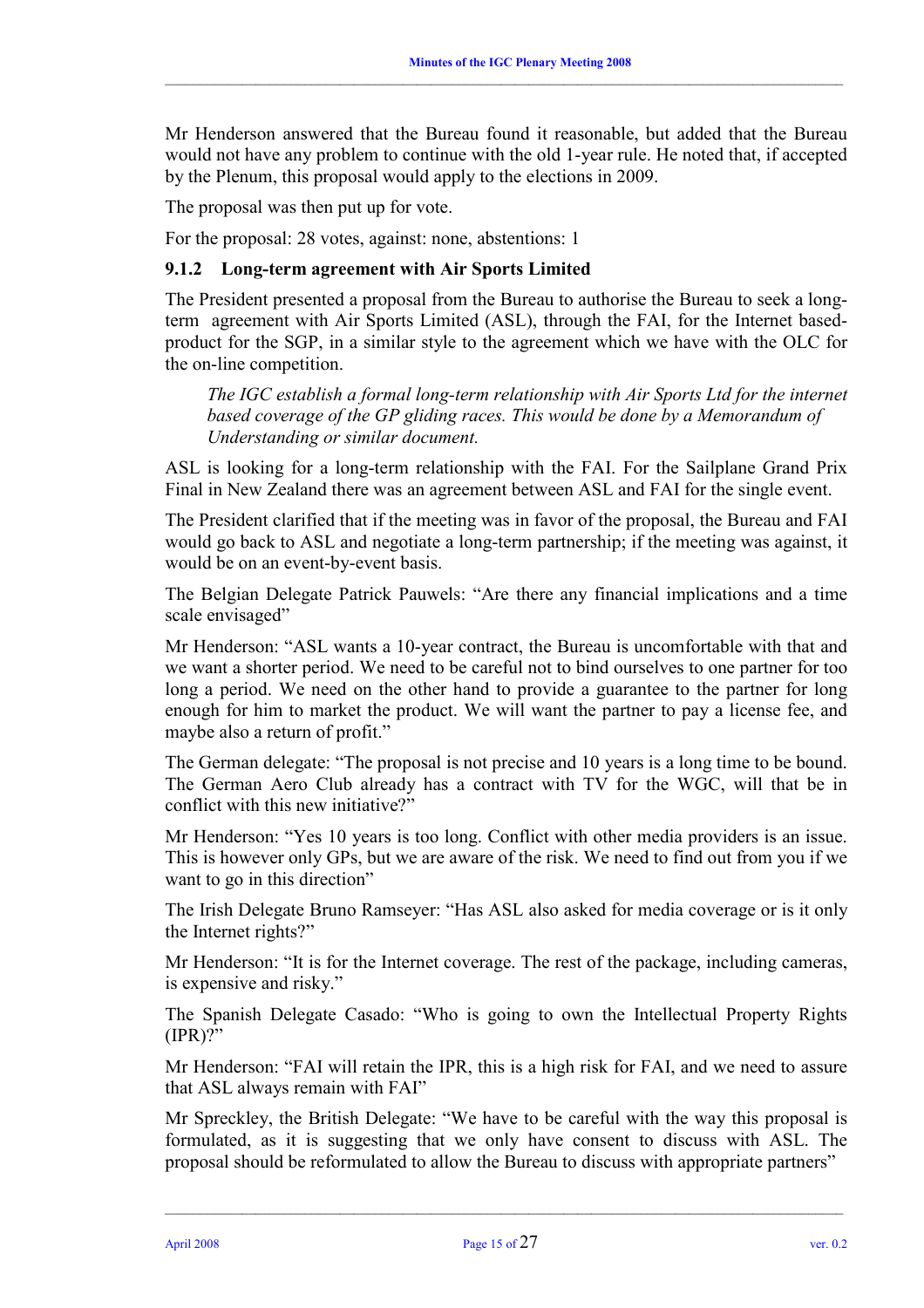Mr Vidal, the Chilean Delegate: "We are in contact with ASL for our National Grand Prix, it is clear that ASL need local support to produce this"

 $\_$  , and the state of the state of the state of the state of the state of the state of the state of the state of the state of the state of the state of the state of the state of the state of the state of the state of the

Ms Hartley, Australia: "We know that ASL has spent up to 1 million dollars. We must expect that they want return on investment. Has ASL asked FAI to sign an agreement with all the air sports?"

Mr Bishop: "Yes, we are in contact with ASL, and they are interested in having an agreement covering all FAI sports"

Ms Hartley: "Will they (ASL) block other sponsors?"

Mr Henderson: "They could, but we would need compensation then. ASL is funded by an investment company ready to invest for 5 to 10 years before having a return on investment"

The Austrian Delegate Platzer: "I support the amendment proposed by Mr Spreckley, but we also need a bailout option. We should see if we can find another partner as well, and we should not be blocked by local media producers"

Mr Bishop: "We are only talking about Internet rights. Media rights for our international events are owned by FAI and we decide when we want to transfer them"

The Greek Delegate Alexander Georgas: "We have a fantastic product but it is expensive to produce. We must make it clear to ourselves that we are not trying to make money. We want to get on TV. We have to accept that partners earn money from the product so we have to accept that we need get out of it what we want - the exposure on  $TV$ "

The Dutch Delegate Robin van Maarschalkerweerd: "When I look at the proposal I see only one possible provider. We should not limit ourselves"

Mr Casado: "I think this will evolve rapidly, we have to be careful binding ourselves for a long period"

Mr Mozer: "I agree with the Dutch and British viewpoint, we should look for other possible partners"

The proposal was then amended to read:

*The IGC establish a formal agreement with an appropriate partner for the internet based coverage of the GP gliding races. This would be done by a Memorandum of Understanding or similar document.* 

There were 25 votes for the amended text, 3 against, 1 abstention

A vote for the amended proposal was then carried out

26 voted for, 1 voted against, 2 abstentions.

The amended proposal was adopted.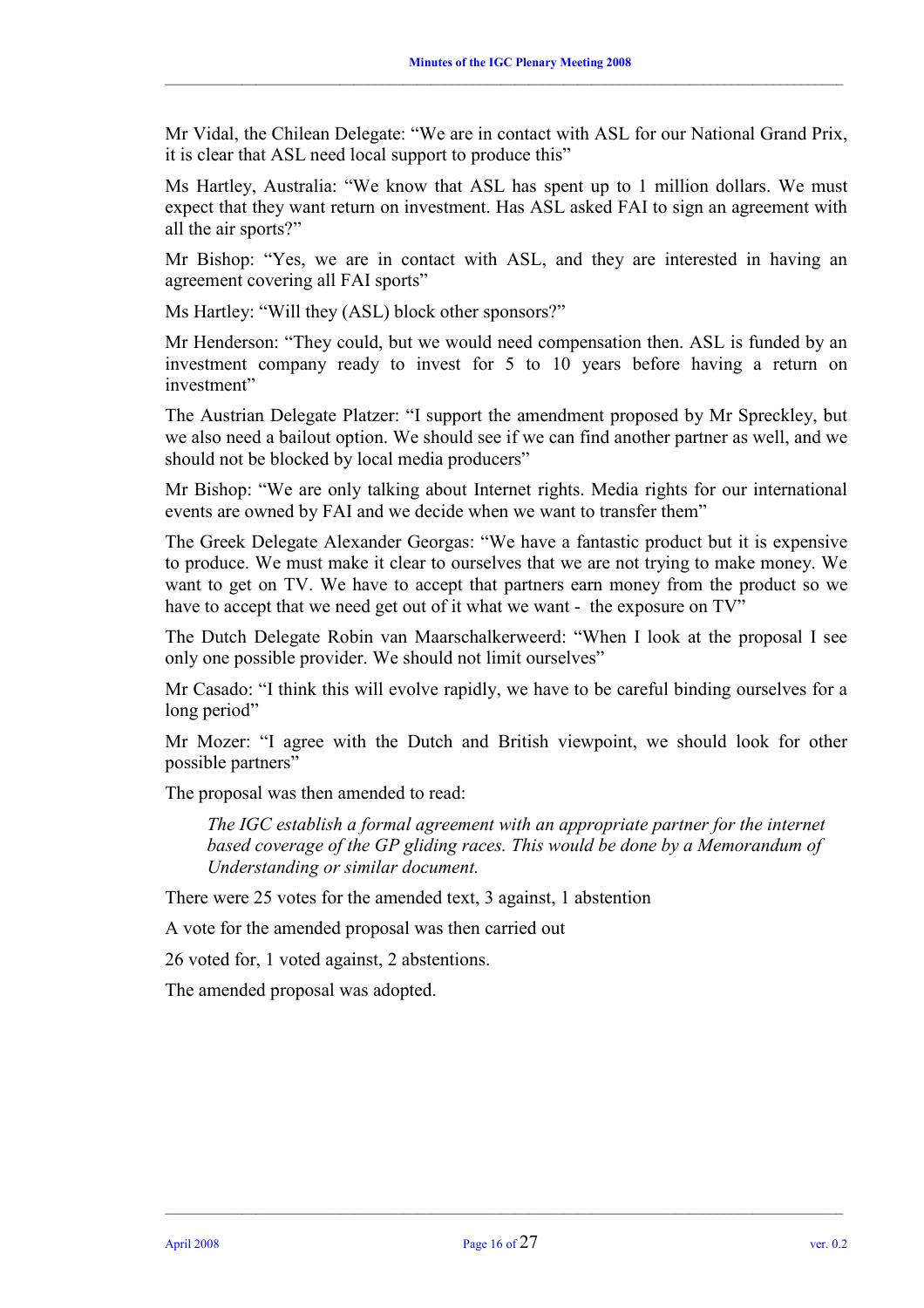#### **9.2 Proposal from Greece**

*It is proposed that a Country Development Working Group be created with the purpose of assisting in the development of gliding in countries with emerging soaring movements.* 

The Greek Delegate explained that the main issue was to find successful strategies by looking at other sports and to create a framework for growth. Gliding is a fantastic sport but it is difficult to get the members, and it is difficult for new counties to develop the sport.

"What can we do to help emerging countries, to broaden target audience, and to market the sport, like we are doing with the Gliding Grand Prix?"

We need to better address prospective pilots, to match the needs of the coming pilots. We think it is straight forward to develop the sport in a new country if we organise it, and the more countries we have, the more power we have and the more visible we are to airspace"

There was no debate after the impassioned speech from the Greek Delegate, and the vote was taken.

For the proposal 23, against 1, abstentions 5.

The proposal was adopted.

#### **9.3 Proposal from Italy**

*Declaration of interest by the FAI Gliding Commission about the creation of a common, stable standard in data communications over radio frequencies.* 

The Italian Delegate had nothing to add to the proposal.

Mr Bernald Smith: "This is a commercial dispute. I don't think we shall interfere in this"

Mr Bruno Ramseyer: "At the ANDS committee we have the responsibility for this, but we did not really know what this is about. We asked for a meeting to better understand what we thought was the dispute. After the meeting we have decided that it does not really come into our remit. It is a result of a dispute between two companies. It is not an issue for IGC, maybe FAI would like to take this onboard"

Mr Angel Casado: "The reality is that FLARM has the monopoly. The question is if we shall interfere in this or let the market solve it by itself"

The Italian Delegate Aldo Cernezzi: "This is not a proposal designed to intervene in or solve a dispute between manufacturers; this to set standards for the future"

Mr Rick Sheppe, Alternate Delegate from USA: "This is interesting. We should look at this, but not make it a responsibility of the ANDS Committee, this has wider consequences"

The IGC secretary Peter Eriksen: "Future access to airspace requires the ability to safely mix low density IFR traffic and VFR flights. This means that we need to fly with a device that will make us detectable. We should therefore assure that devices will be available for us in the future based on ADS-B, which is the commercial surveillance standard for the future. FLARM in its present form is not compatible with ADS-B."

Mr Henderson: "The Bureau agrees that we should ask the newly formed FAI Commission on Navigation and Airspace deal with this issue."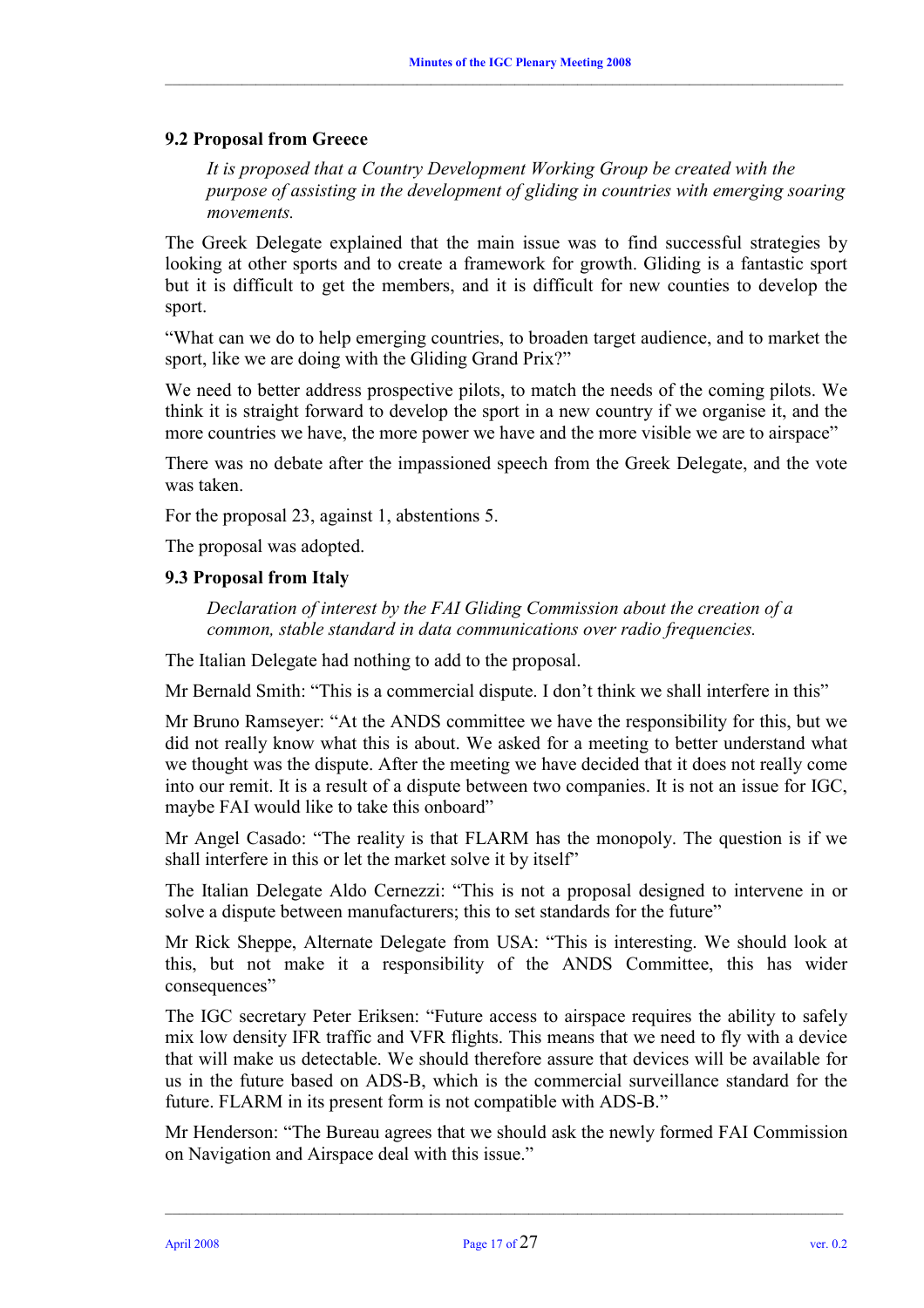The vote was then carried out:

28 votes for, 1 vote against, 2 abstentions.

The proposal was adopted.

#### **9.4 Sporting Code Section 3, General Section**

#### **9.4.1 Proposals from the Sporting Code Committee**

a. SC3 General Section, draft 2008 Edition (Year 2)

Mr Ross Macintyre explained that the changes made in the Sporting Code (SC) are as follows:

a. Any rules specifically designed for photography have been deleted

b. Deletion of the start and finish lines, leaving the release (or stopping the MoP) and a declared start point as the basic alternatives for starting a performance. For a finish, a landing and entering the observation zone of a declared finish point remain, as now, with a new "virtual" finish selected post-flight from a valid fix. This latter provision gives a glider a similar finish option as the motor glider who can start the motor to finish the performance.

c. The observation zone for both start and finish is restricted to the sector OZ to remove confusion that has led to incorrect applications of the cylinder OZ for start or finish. It also removes an anomaly that allowed both starts and finishes to occur before the start or finish points had been attained.

d. A Straight distance flight currently may be done without photography, so this has been retained with only a barograph as a verification instrument.

e. Chapter 4 Appendix. This gives specific rules for the use of COTS GPS for silver and gold badge flights. Included are the criteria that the unit must meet for an NAC to authorise its use. The NAC must ensure the unit complies with these rules.

f. Chapter 5 and the old Chapter 6 have been combined. The Official Observer and Certification are more logical this way. While there have been no changes to duties or certification from the present there is one additional certificate which has been added. It has long been accepted that pilots are expected to fly legally, and the new certification is for the pilot to say that this was the case. We have already published this certification for World Records in the FAI Claim Forms. It is included in Chapter 5, as part of 5.3.2 to apply to badges as well. The need for legal flying is just as applicable to badge flights as it is to World Records. This certification also includes the current rule regarding night flight.

g. It should be noted that some references to Annex C occur but the paragraphs referred to are no longer correct. This is an area which may only be corrected when Annex C is completed.

Dr. Peter Ryder had reviewed the draft. He found that the document was still too complicated, and that it could be simplified further. He showed a number of examples where this was the case, and suggested that the work should continue, but within clear policy statements.

The IGC President: "One way forward would be that the Plenum accepts the work that has been done until now, and that the work continues with the SC Committee in cooperation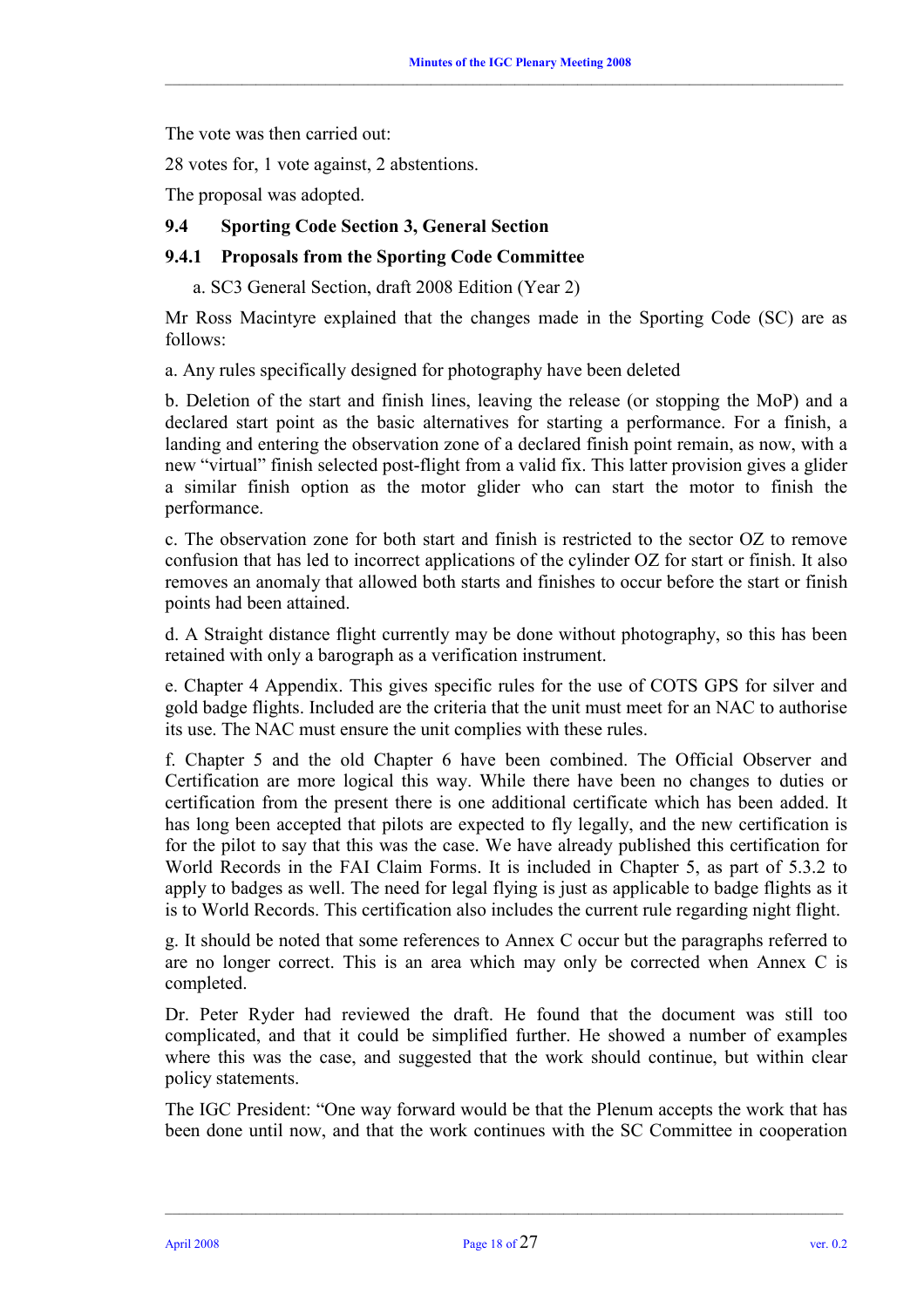with the Bureau, allowing the Bureau to make the final review and acceptance. We will in addition ask the delegates to provide comments to the present draft by 31st March 2008.

 $\_$  , and the state of the state of the state of the state of the state of the state of the state of the state of the state of the state of the state of the state of the state of the state of the state of the state of the

If you do not accept that, the SC committee will bring the document back for approval at the plenum in 2009"

Ms Hartley, Australia: "I am very interested in this as I analyse the Australian record claims. It is more and more difficult for us to use the present SC. We need a document that is unambiguous. I suggest you throw Annex C in the bin; it just leaves room for interpretation. I strongly support Dr. Ryder's work on this, you must realise that we may have a pilot that will take us to court one day because World Records are so important and so expensive to make. We would like to see the document again next year. We need a document that is far easier to use for the pilot"

The German Delegate: "It's a huge work that has been so far, but we need to do this even better. The document is old fashioned"

Mr Henderson: "At this point in time I would prefer to discuss only strategy and the process, not the content"

The Greek Delegate Georgas: "What will happen if we empower the Bureau to finalise this?"

Mr Henderson: "You will be asked to review and provide comments before October, otherwise it will go on the agenda for next year's Plenum"

The proposal to mandate the Bureau to finalise the Sporting Code was then voted on.

For the proposal: 10, against: 18, abstentions: 3.

The proposal was lost. The SC Committee will continue to work on the new version of the SC and present it to the 2009 Plenum.

The President undertook to coordinate a timetable for publication of drafts of the SC with Mr Ross Macintyre to enable further comments from Delegates during the year.

#### **9.4.2 Proposals from Germany (Year 1)**

a. SC3, Introduction of Continental Records

Amendment to Chapter 3 "World gliding records"

The proposal implies three parts:

*a) the implementation of continental records into the sporting code regulation frame,* 

*b) the reduction of the number of types of world record flights (as displayed in table 1 of sporting code)* 

*c) to combine world record classes.* 

Before giving the floor to the German Delegate Dr. Hanno Obermayer, the President reminded the meeting that a proposal similar to the first part of this proposal had been rejected at the 2006 meeting.

Dr. Obermayer: "I am aware that this is not the first attempt. Germany resubmits this because we think it will boost our sport. World Records are very specialised things, on most continents you can't make them anymore. We want younger pilots to set records, we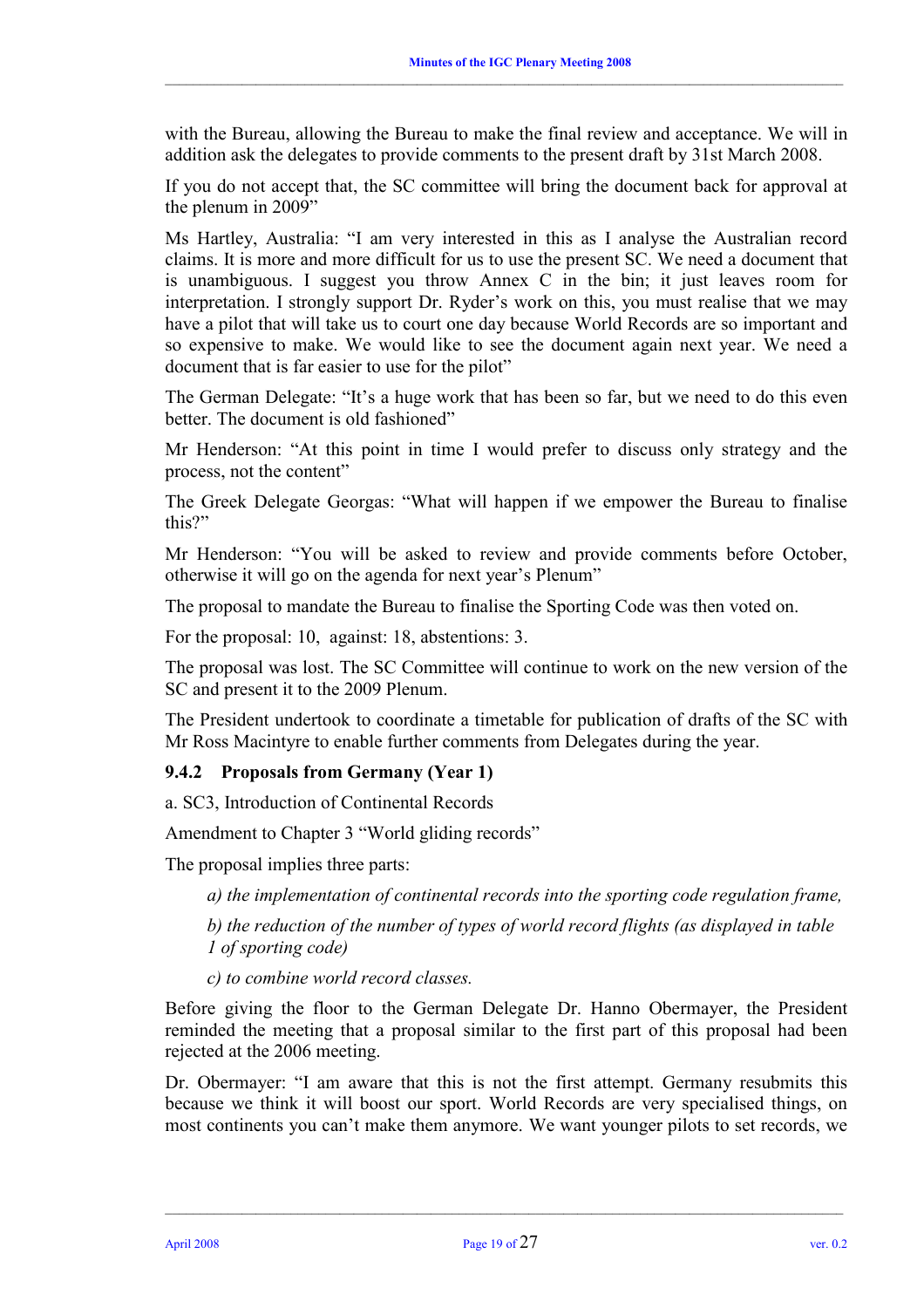need new challenges, we need to attract the media. This is a Year-1 proposal, in practical terms we only propose to set up a working group to define how to do this."

 $\_$  , and the state of the state of the state of the state of the state of the state of the state of the state of the state of the state of the state of the state of the state of the state of the state of the state of the

The Finnish and Spanish delegates both stated that they had difficulties seeing the added value of the proposal.

Ms Hartley, Australia: "How can we administrate this, the FAI office can't handle this as they are only rubber-stamping the record claims coming from the National Federations."

Mr Bishop, FAI Secretary General: "It is a misunderstanding to think that we only rubberstamp record claims. We carefully analyse each claim."

The Russian Alternate Delegate, Ms Shalneva: "In our opinion this will open up for more opportunities, pilots will have changes to set new records, but we should restrict pilots to fly in their own region only."

Mr Bradley, South African Delegate: "I support this, and agree with Germany that it will stimulate the sport"

The President: "It is a year-1 proposal. Who will validate the records would be part of what we will have to look at. I do foresee problems, but we have time to sort that out."

Mr Bishop: "As a matter of principle these records must be handled like World Records by the FAI office"

The proposal was then voted on.

For the proposal: 22 Against: 7 Abstentions: 2

The proposal was adopted by the meeting.

b) SC3, 3.1.4, Reduction of the number of World Records

The proposal was withdrawn.

c). SC3, 1.0.4, Reduction of the number of World Record Classes

The proposal was withdrawn.

#### **9.4.3 Proposals from USA (Year 1)**

a. SC3, 4.6.2 (and Annex A 4.7 and 13.8) Jamming of GNSS receivers

*USA proposes to amend paragraph 4.6.2 (f) (iii) of Sporting Code Section 3 by adding a condition that will credit the pilot with entering an Observation Zone when loss of position evidence can be attributed to deliberate interference (jamming) of GNSS signals.* 

Mr Rick Sheppe, Alternate Delegate of the USA, explained the proposal and why it was a problem in certain parts of the USA where the GPS signals are routinely jammed.

Australia wanted to know if we were addressing a problem that only exists in the USA.

The GFAC Committee suggested that there was no easy way to solve this.

Mr Macintyre would be very concerned if we allowed any of this for record flights.

Mr Casado did not see any possible solution to this problem.

The Dutch Delegate stated that not even the pilot could be sure that he had correctly passed a turning point if his GPS was jammed.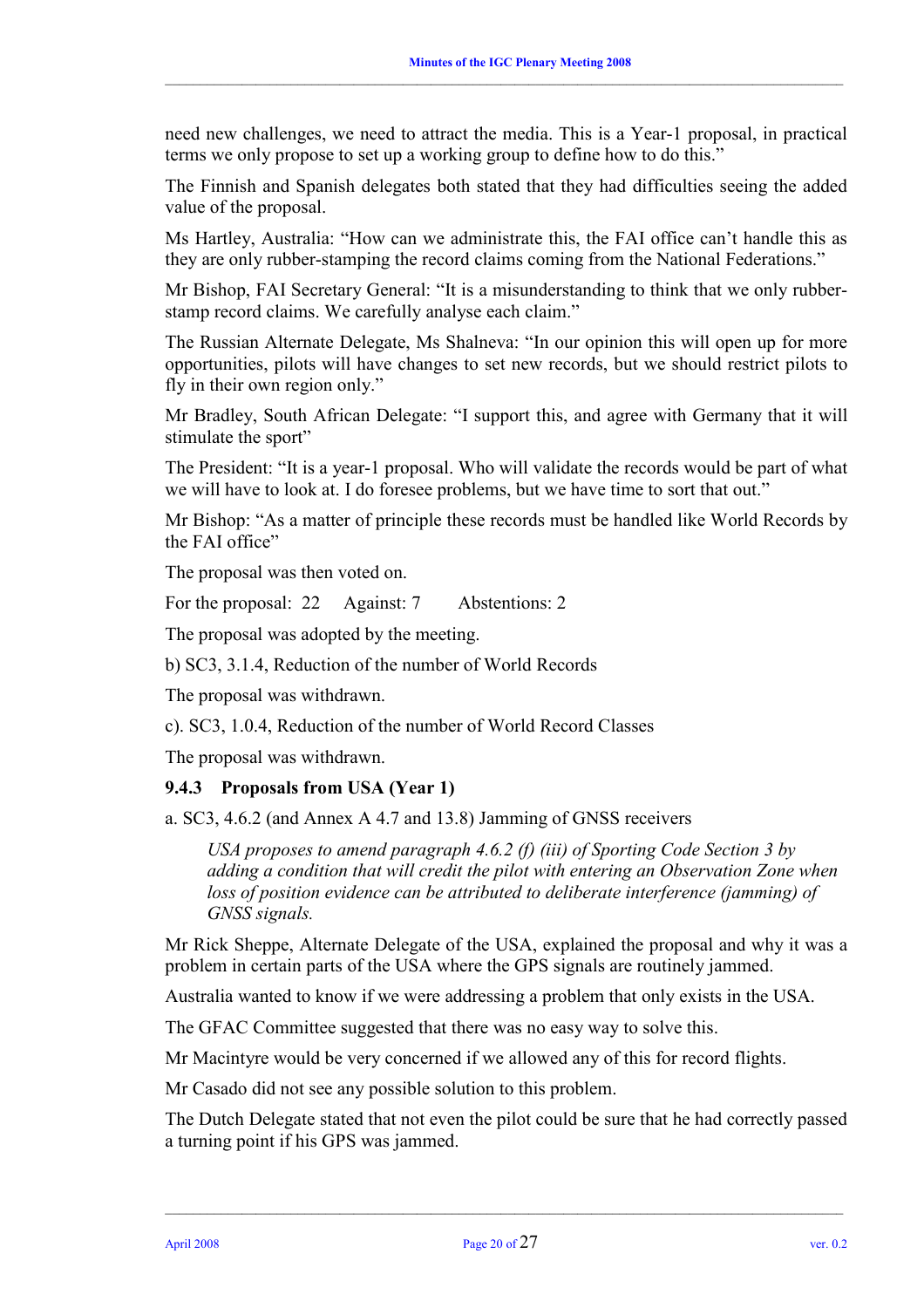The proposal was then put up for vote.

For the proposal: 9 Against: 13 abstentions: 7

The proposal was lost.

#### **9.5 Sporting Code Section 3, Annex A**

#### **9.5.1 Proposal from Germany (Year 1)**

a). SC3, Annex A, 5.4, Control Procedures (two amendments)

*1) Actual wording 5.4. d): The engine must be started or run…., as soon as possible, …. "as soon as possible" should be replaced by the wording "immediately (within 5 minutes) after release"* 

Annex A already has a time requirement, which is 3 minutes. The amendment would be to change that to 5 minutes (Year 1).

The proposal was unanimously adopted.

*2) Additional regulation/additional paragraph: "All logger files of a competitor have to be made available for evaluation on each (competition) day to the championship directors"* 

The Year-1 proposal was unanimously adopted.

b). SC3, Annex A, 7.7.6, World Championships/IGC Handicap List

*To introduce a regulation which is limiting the maximum wing loading of Club Class gliders, e.g. to max 37 kg/m2* 

Dr. Obermayer explained that the reference weight used today is arbitrary; Germany would prefer to have a limit of the wing loading to make it clear and simple, e.g. 37 kg/m2

Mr Foltin, Slovakian Delegate: "The proposal, if adopted, would allow water in the club class, I don't think that is a good idea, in addition to that we have gliders that are above 37 kg/m wing loading."

Dr. Obermayer: "In addition to this proposal we would also like to discuss the future of the Club Class. Why do we not allow water? We would like to preserve the value of the Club Class by making it evolve."

Mr Foltin: "This is a significant change to the Club Class. I would like to have that discussion as a separate issue and not mix the two issues. The German proposal is unacceptable for Slovakia."

Mr Leinikki, Finnish Delegate: "This will redefine the Club Class. The class has been stable for many years. If we change the rules, it will change the glides we need to fly in the class; this is unfair for those who have invested in Club Class gliders."

Ben Flewett, Alternate Delegate of New Zealand: "If you allow water ballast to be used, you suddenly cut down the big pool of competitive gliders, we would make them uncompetitive. That is not the spirit of the Class."

Göran Ax, Swedish Delegate: "I agree that this will change the class. Many of these gliders cannot carry water, and cannot reach 37 kg/m."

Roland Stuck, French Delegate: "Club has been the big success until now, are we not trying to solve a problem that does not exist?"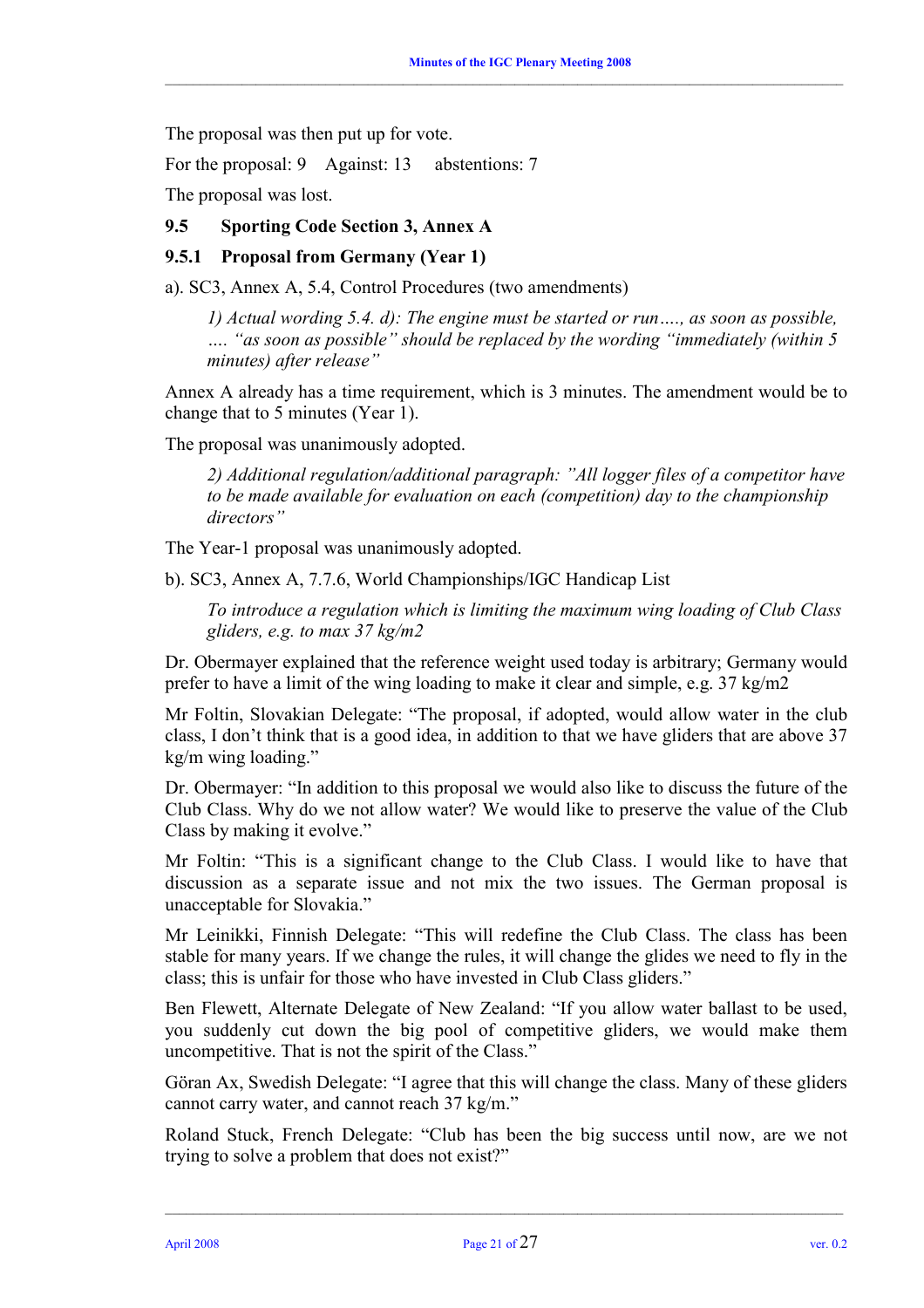Mr Henderson: "The FAI Sporting Code definition of the Club Class does not allow water ballast, so it is a fundamental change to the class. This is a 4 year process."

 $\_$  , and the state of the state of the state of the state of the state of the state of the state of the state of the state of the state of the state of the state of the state of the state of the state of the state of the

Mr Bishop agreed to this statement from Mr Henderson.

Dr. Obermayer: "We are mixing things. The discussion on water ballast is a long-term issue we still would like to discuss sometime in the future. The only thing we want to change now is to replace the definition by mass to a definition by wing loading."

Mr Foltin: "That is clear from the proposal, but I would like to repeat that some gliders not will be able to reach the suggested 37 kg/m."

The proposal was then voted on.

For the proposal: 1 Against: 25 Abstentions: 5

The proposal was lost.

c. SC3, Annex A, 8.9 List of Approved Penalties

*Corresponding to the penalty regulation "Flying above the altitude limit" we recommend introducing an equivalent penalty regulation to the exceeding of maximum speed when crossing start line or/ and finish line (max speed as defined in the briefing or in the local rules).* 

 *"Exceeding max speed crossing start line" 1 pt / km/h* 

 *"Exceeding max speed crossing finish line" 1 pt / km/h* 

*In case of subsequent offence the formula n x pts /km/h should also be applied* 

Mr Ax, Swedish Delegate: "How can we do this, there are no speed limits in Annex A?"

Mr Peter Platzer, Austrian Delegate: "In Germany it is usual to use speed limits crossing the start line. We have to be careful this is a safety issue. Pilots look at the instruments to meet the speed limit instead of looking outside."

Mr Sheppe, USA: "There are other ways to manage speed, e.g. staying below a certain altitude"

The proposal was put up for vote

For the proposal: 1 Against: 29 Abstentions: 1

The proposal was lost.

#### **9.5.2 Proposal from United Kingdom (Year 1)**

a. SC3, Annex A, 5.4.f. Use of Back-up Flight Recorder

*The Organisers shall require the backup FR only in the event that the primary FR fails. The Organisers shall be informed of any change of equipment including the designation of the primary FR. Non-compliance may be penalised.* 

The British Delegate Brian Spreckley explained that, as with cameras previously, the secondary Flight Recorder shall be used if the first Flight recorder does not prove that the pilot passed the start or finish line correctly, or has not turned a turning point correctly. Also in case of possible airspace infringements both Recorders should be used."

Mr Macintyre: "This means that we go from the worst case to the best case"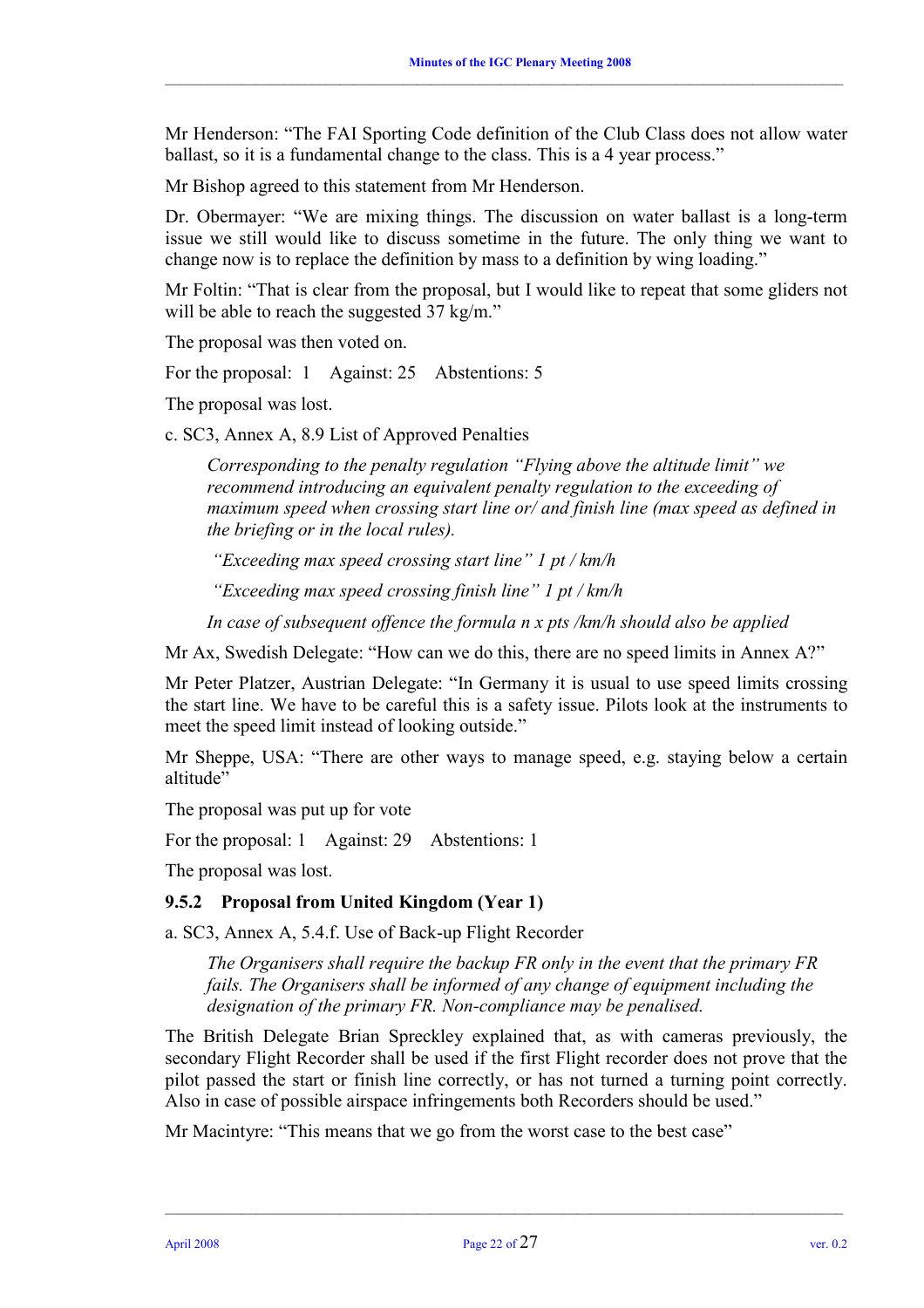Mr Spreckley added that he considered this as an amendment, and therefore not a year 1 proposal, it should come in force by October 2008.

 $\_$  , and the state of the state of the state of the state of the state of the state of the state of the state of the state of the state of the state of the state of the state of the state of the state of the state of the

For the proposal: 29, Against: 0, Abstentions: 2

#### **10. Nominations for President**

4 delegates were nominated, only Mr Bob Henderson accepted the nomination.

#### **Presentation of the preparations for the World Air Games 2009 in Torino**

Mr Andrea Ferrero gave a presentation on the organisation of the World Air Games 2009 in Torino. 29 air sports would be combined into the same event. Gliding will be the Grand Prix format and aerobatics. A Gliding Grand Prix will take place in 2008 as a test event for the Air Games. He noted that there would be 21 finals in the last two days of the Games.

Mr Henderson: "Are there any plans to practice 21 sporting events in two days on one airfield?"

Mr Ferrero: "This is our main concern. We have to fit each activity into precise timeframes. We do not yet have all these details in place. "

Mr Spreckley: "We know that you can talk the talk, we don't know if you can walk the walk. We have a number of things that we would like to address with you. We have many expectations of you and have to work hard together with you to achieve that"

Mr Henderson: "In IGC we have the expertise; you need to work with us to use the experience we have"

Mr Vidal, Chile: "What is the budget and how long will the gliding competition last?"

Mr Ferrero: "The budget is 6 million Euros and the competition will last one week"

Mr Henderson thanked Mr Ferrero for the presentation and assured him the he had the full support of IGC.

#### **11. IGC Strategy**

#### **11.1 Update on the IGCs Strategic Action Plan**

Mr Henderson reported on the progress of the Strategic Action Plan, the main points were the following:

- The number of Countries present at the IGC meeting had not increased, and we are far from the target of 42 delegates in 2009.
- The quality of sporting event was in good progress.
- The number of pilots rated on the IGC Ranking lists had increased by 300 pilots since last year.
- The expansion within FAI, initiating new gliding countries had not progressed.
- There was still no dialogue between Sporting Commission Presidents outside meetings.
- The number of members of our organisations has increased, and is now above the target. We have more than 4000 glider pilots than anticipated in the Plan last year.
- Progress had been made on the finance, we have reorganised the way we reimburse Jurors and Stewards with success, and have a stable 5 year budget.

A presentation with more details can be downloaded from the IGC web, IGC Meetings, Rome 2008, Presentations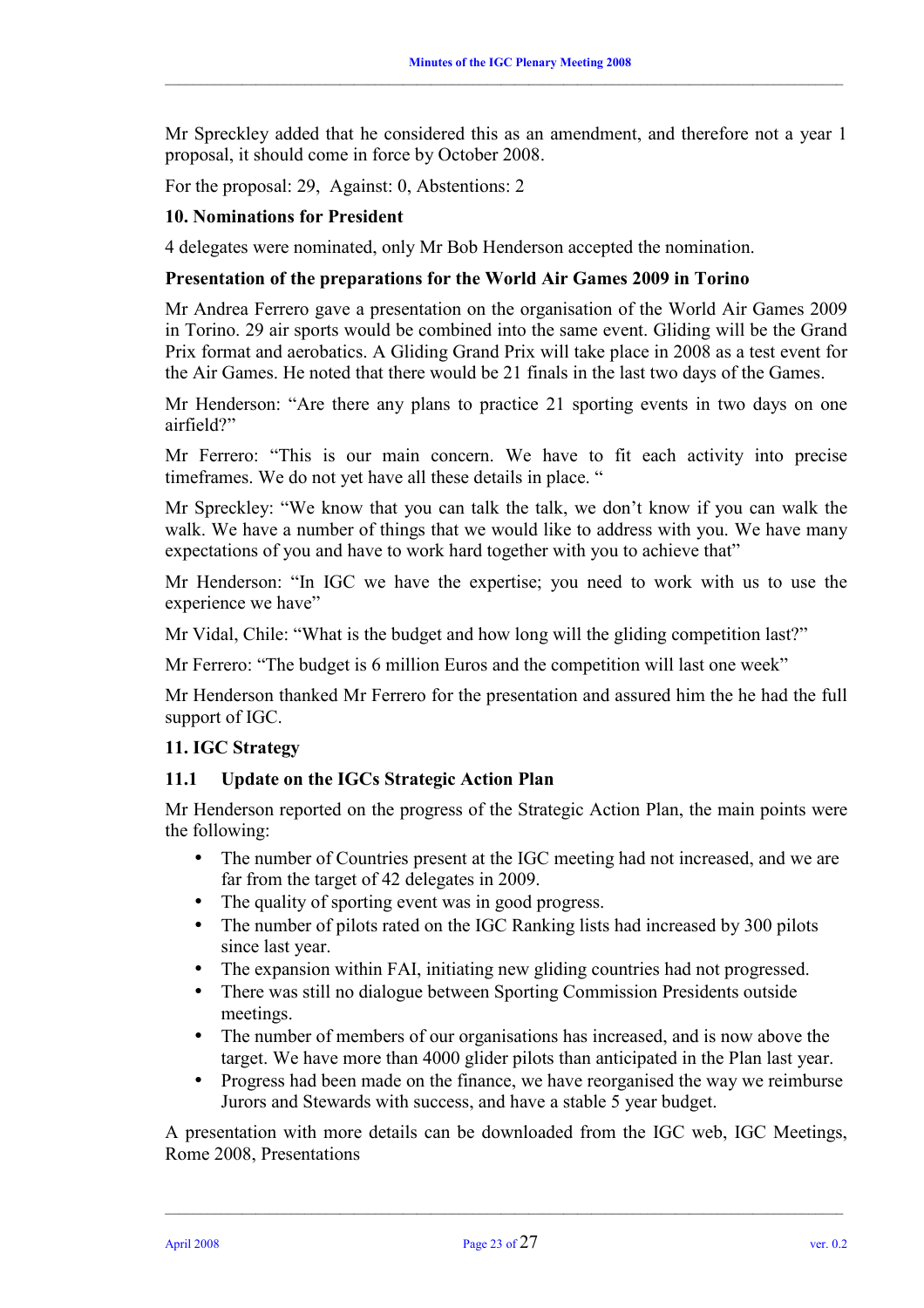### **OSTIV Sailplane Development Panel (Dr Helmut Fendt, Chairman of OSTIV SDP)**

 $\_$  , and the state of the state of the state of the state of the state of the state of the state of the state of the state of the state of the state of the state of the state of the state of the state of the state of the

Prof. Loek Boermans introduced Dr. Helmut Fendt, the new Chairman of the OSTIV Sailplane Development Panel (SDP)

Dr Fendt explained about the work of the Panel to improve crash worthiness of gliders and glider cockpit in cooperation between OSTIV and EASA.

The result had been the development of a Notification of Proposed Amendment (NPA) from EASA with the aim to increase the strength of glider cockpits. Unfortunately the glider manufacturers had refused this NPA.

Mr Stuck asked if SDP or EASA had worked on the increased weight of gliders up to 850 Kg.

Mr Fendt answered that there was no progress, but that tools existed to increase weight for existing gliders.

Mr Henderson stated that it was important for IGC to have good visibility on what OSTIV was doing, and suggested an even stronger cooperation in the future.

#### **Update on the FAI ATMOS Project**

Mr Alvaro de Orleans Borbon gave an update on the ATMOS project, a new on-line competition managed by FAI aiming at all air sports:

"The FAI Executive Board feels that the on-line contests are a very important issue, but currently they are often not under control of FAI commissions.

OLC is successful. The IGC is supporting OLC, but the IGC does not control the OLC. This is a risk for IGC. The OLC could start to organise international competitions, and then become a direct competitor to IGC. Further, the IGC has no access to the OLC data, even if the rules are developed by IGC.

The risk is loss of monopoly in the exercise of sporting power.

Please be open and visionary when you consider the future of on-line competitions."

#### **12. Votes on Bids**

#### **12.1 2011 World Gliding Championships,**

# **12.1.1 Women's FAI World Gliding Championships**

Sweden 19 votes, Rieti 12 votes

Sweden will host the 2011 FAI Women's WGS in Arboga.

#### **12.1.2 Juniors FAI World Gliding Championships**

30 votes for Germany, 1 abstention

Germany will host the 2011 FAI Juniors WGC in Musbach.

#### **12.2 Continental Championships**

#### **12.2.1 2009 FAI European Gliding Championships**

30 votes for Slovakia, 1 abstention

The Slovak Republic will host the 2009 EGC 15 meter, 18 meter and Open Class in Nitra.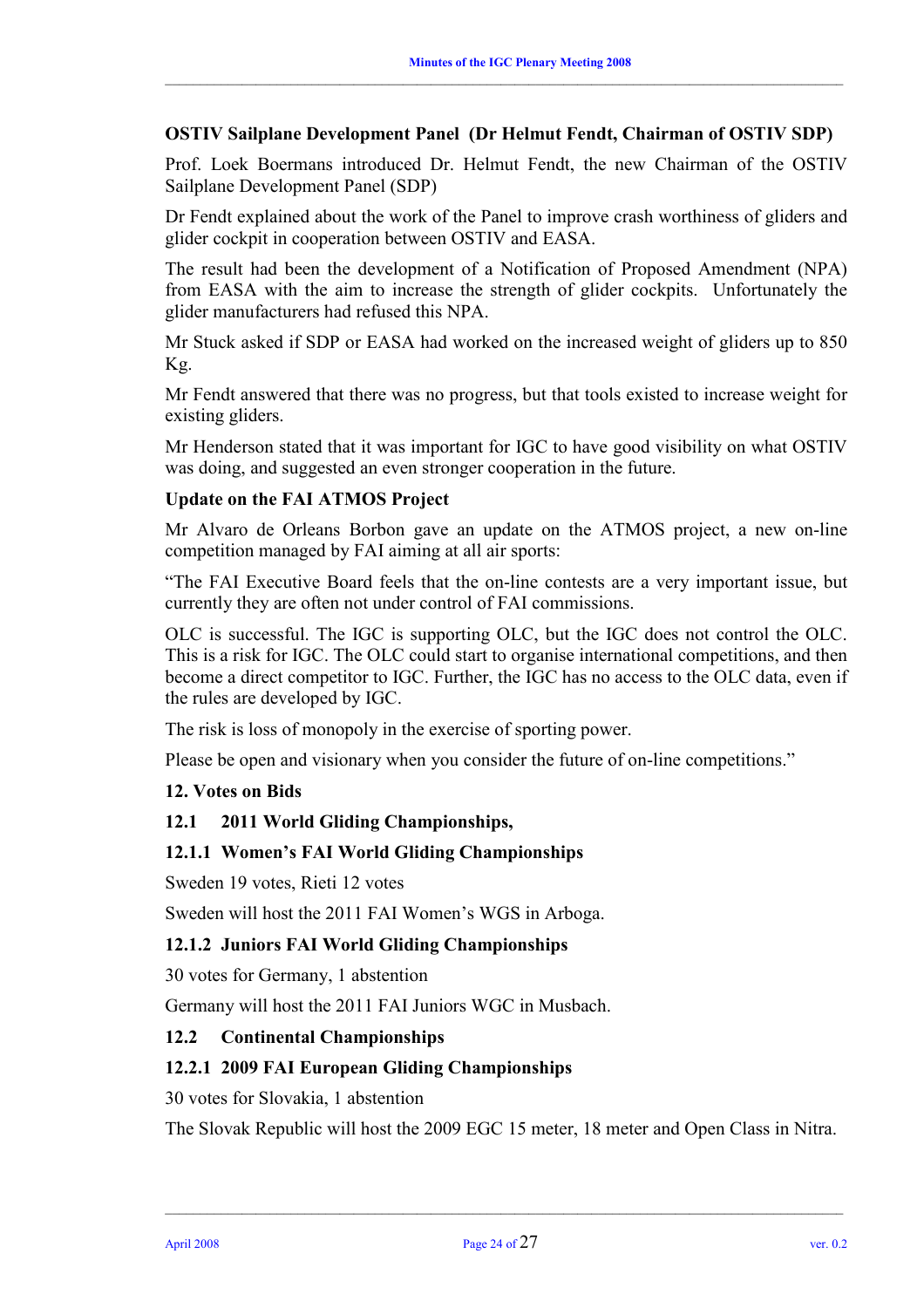# **13. IGC awards**

# **13.1 Lilienthal Medal**

There were three nominations from Italy, Poland and United Kingdom

Mr Derek Piggott (United Kingdom) was awarded the Lilienthal Medal

# **13.2 Pirat Gehriger Diploma**

No nominations were received in time (the deadline is two months before the IGC meeting)

# **13.3 Pelagia Majewska Medal**

There were two nominations by Italy and Poland

Ms Maksymiliana Czmiel-Paszyc (Poland) was awarded the Pelagia Majewska Medal.

#### **14. Elections of Officers**

#### **14.1 President**

Mr Bob Henderson, New Zealand

# **14.2 1st Vice President**

Mr Eric Mozer, USA

#### **14.3 Other Vice Presidents**

Mr Goran Ax, Sweden

Mr Visa Matti Leinekki, Finland

Mr Peter Platzer, Austria

Mr Brian Spreckley, UK

Mr Roland Stuck, France

### **14.4 Secretary**

Peter Eriksen, Denmark

# **14.5 Confirmation of Committees and Committee Chairmen**

See Appendix A to these minutes.

#### **15. Date and place for 2009 IGC Plenary Meeting**

The 2009 IGC Plenum will be held  $6<sup>th</sup>$  and  $7<sup>th</sup>$  March 2009 in the Olympic Museum, Lausanne, Switzerland.

Important dates:

- Notifications of proposals must reach the Bureau by Tuesday 30th September 2008
- Bids for future competitions must reach the Bid Specialist by Tuesday 30th September 2008
- Proposals and reports requiring voting must be submitted by Wednesday 31st December 2008
- Reports not requiring voting must be provided by Thursday 17th January 2009
- All material will be made available for delegates on Thursday 22nd January 2009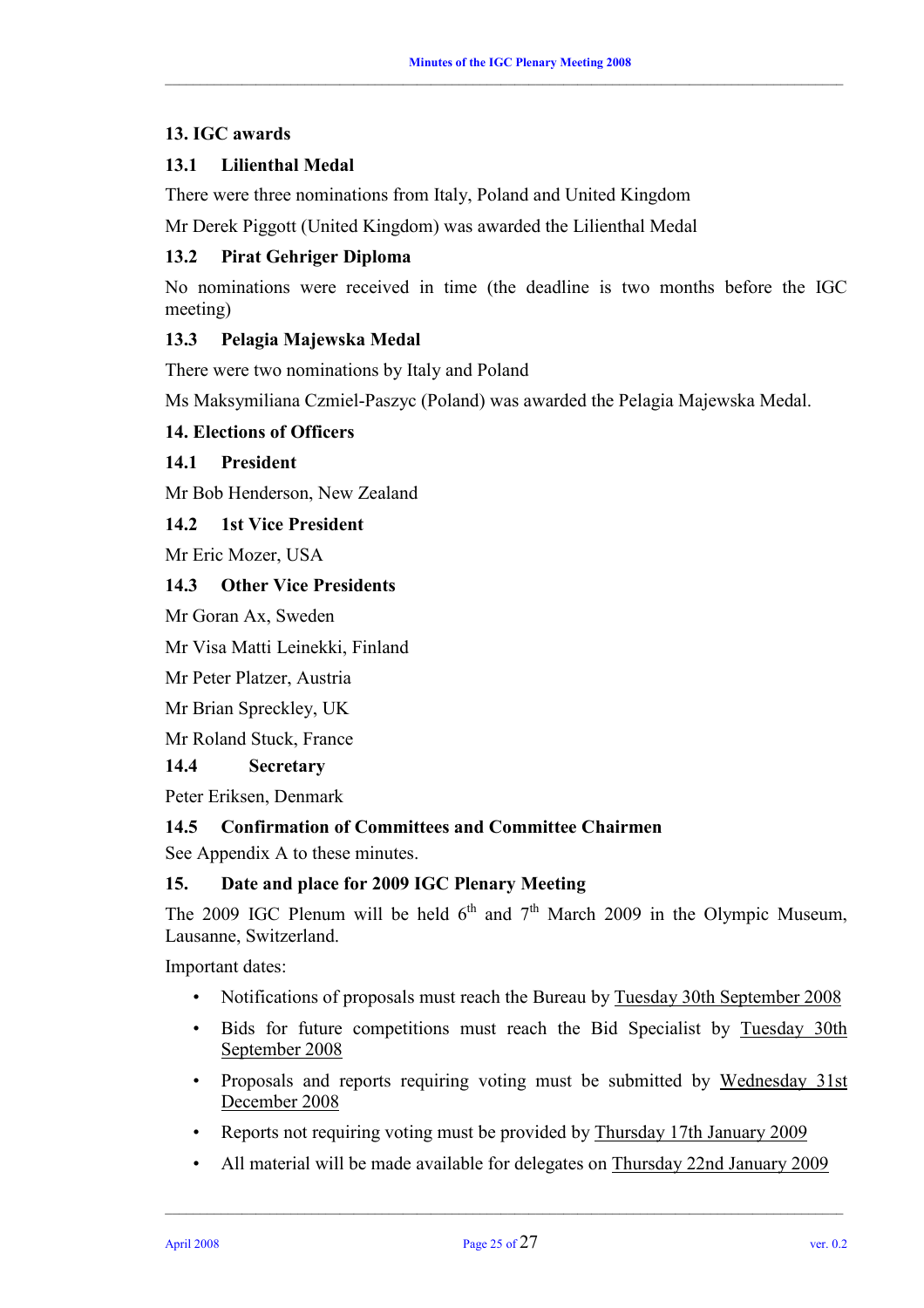# **16. Closure**

IGC president Bob Henderson thanked the Bureau for their work during the last year, he also thanked the Italian hosts for the well organised meeting.

He then closed the meeting and wished everyone a safe journey home.

-----------------------

Peter Eriksen

IGC Secretary